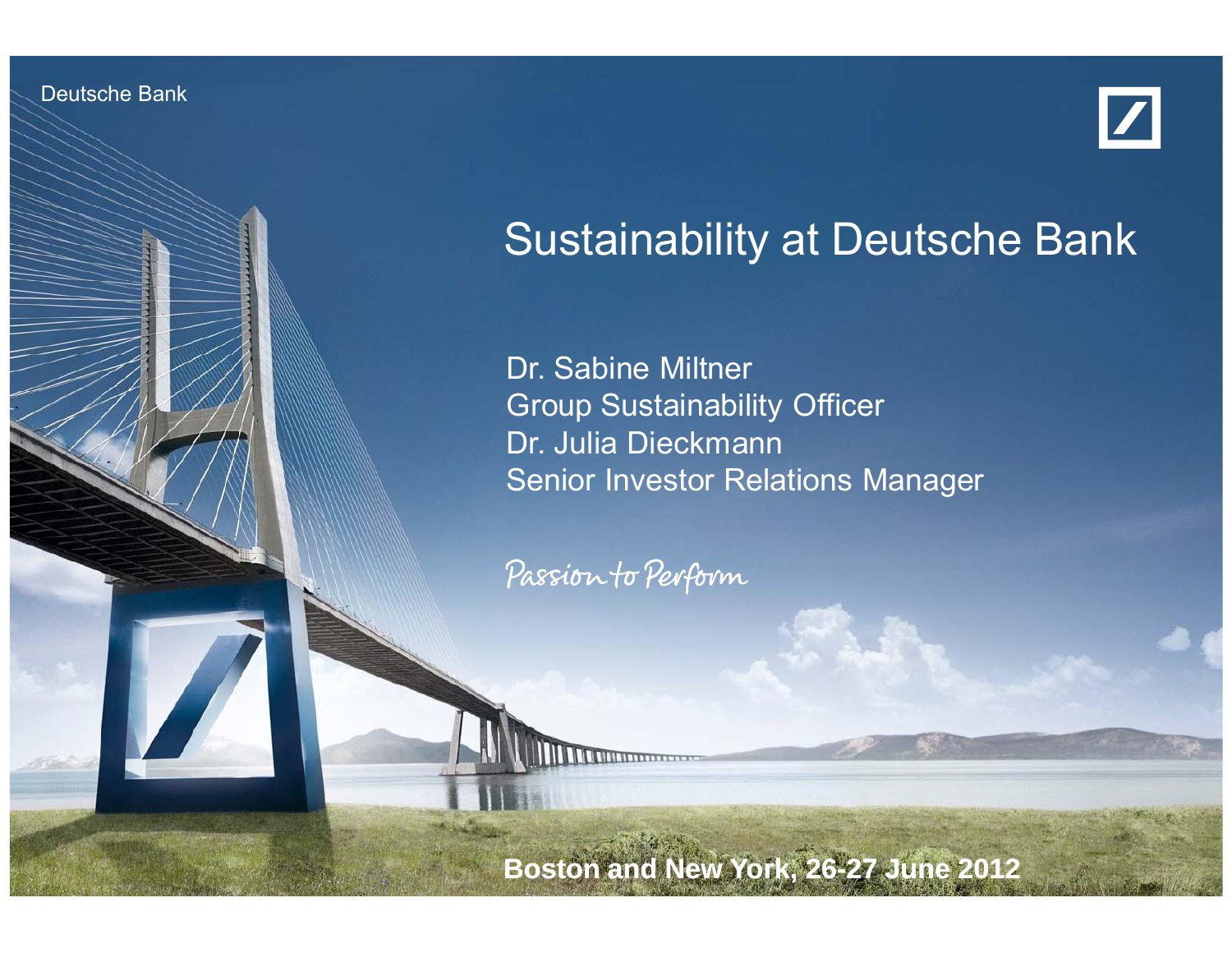



#### Financial overview and sustainability approach 1

- 2 Economics and Corporate Governance
- 3Environment
- 4**Society**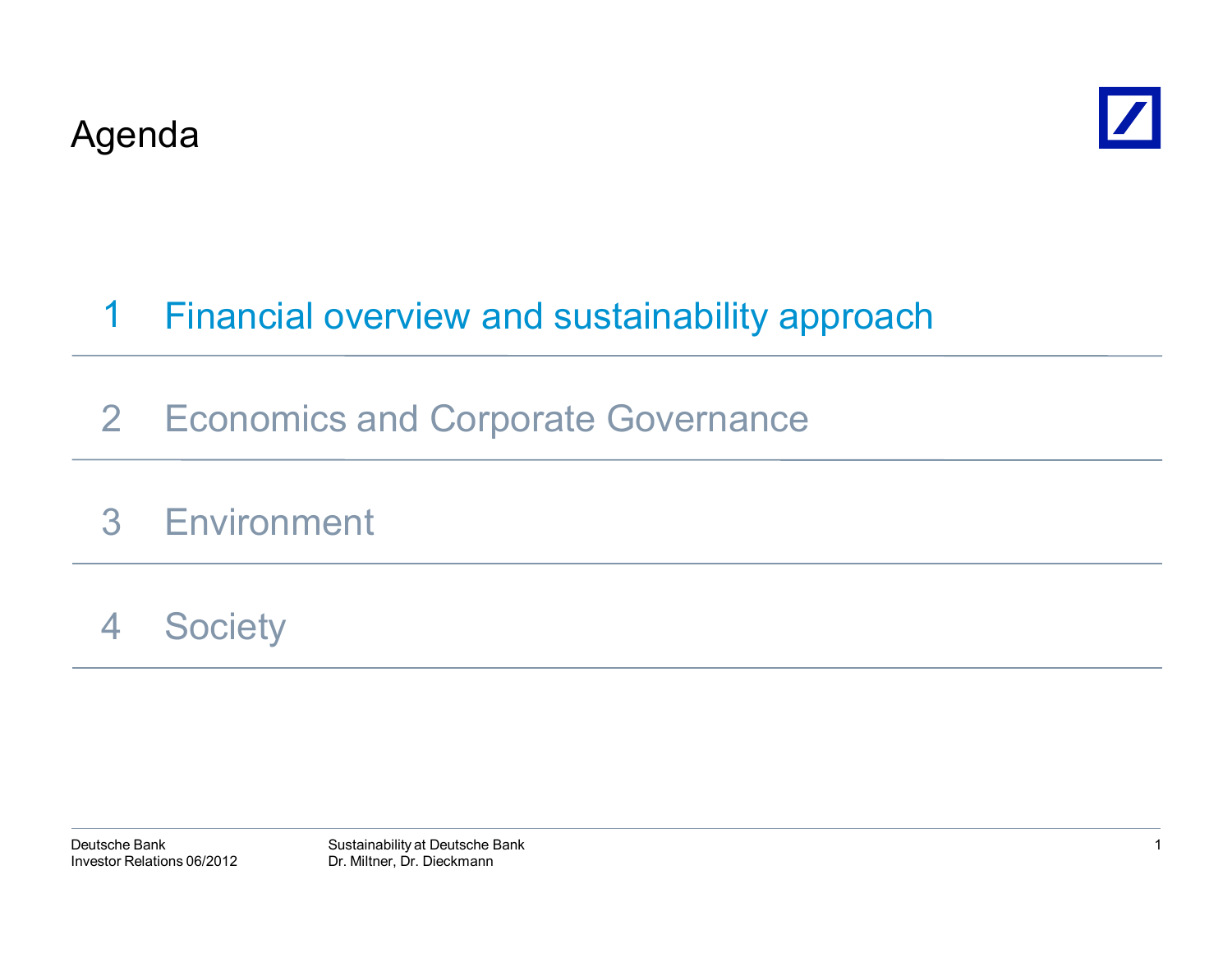### **Overview**

|                                |                                                   | 1Q2012      | 1Q2011      |
|--------------------------------|---------------------------------------------------|-------------|-------------|
| <b>Profitability</b>           | Income before income taxes (in EUR bn)            | 1.9         | 3.0         |
|                                | Net income (in EUR bn)                            | 1.4         | 2.1         |
|                                | Pre-tax RoE (target definition) $(1)$             | 14%         | 22%         |
|                                | Diluted EPS (in EUR)                              | 1.44        | 2.13        |
|                                |                                                   | 31 Mar 2012 | 31 Dec 2011 |
| <b>Capital</b>                 | Core Tier 1 capital ratio                         | 10.0%       | 9.5%        |
|                                | Tier 1 capital ratio                              | 13.4%       | 12.9%       |
|                                | Core Tier 1 capital (in EUR bn)                   | 37.0        | 36.3        |
|                                | Total assets (adjusted, in EUR bn) <sup>(2)</sup> | 1,256       | 1,267       |
| <b>Balance</b><br><b>Sheet</b> | Leverage ratio (target definition) <sup>(3)</sup> | 21          | 21          |
|                                | Liquidity reserves (in EUR bn) <sup>(4)</sup>     | >195        | 219         |

(1) Based on average active equity<br>(2) Adjusted for netting of derivative

Adjusted for netting of derivatives and certain other components (Total assets according to IFRS were EUR 2,103 bn as of 31 Mar 2012 and EUR 2,164 bn as of 31 Dec 2011)

(3) Total assets (adjusted) divided by total equity (adjusted) per target definition (4) The bank's liquidity reserves include (a) available excess cash held primarily

The bank's liquidity reserves include (a) available excess cash held primarily at central banks, (b) unencumbered central bank eligible business inventory, as well as (c) the strategic liquidity reserve of highly liquid government securities and other central bank eligible assets. Excludes any positions held by Postbank.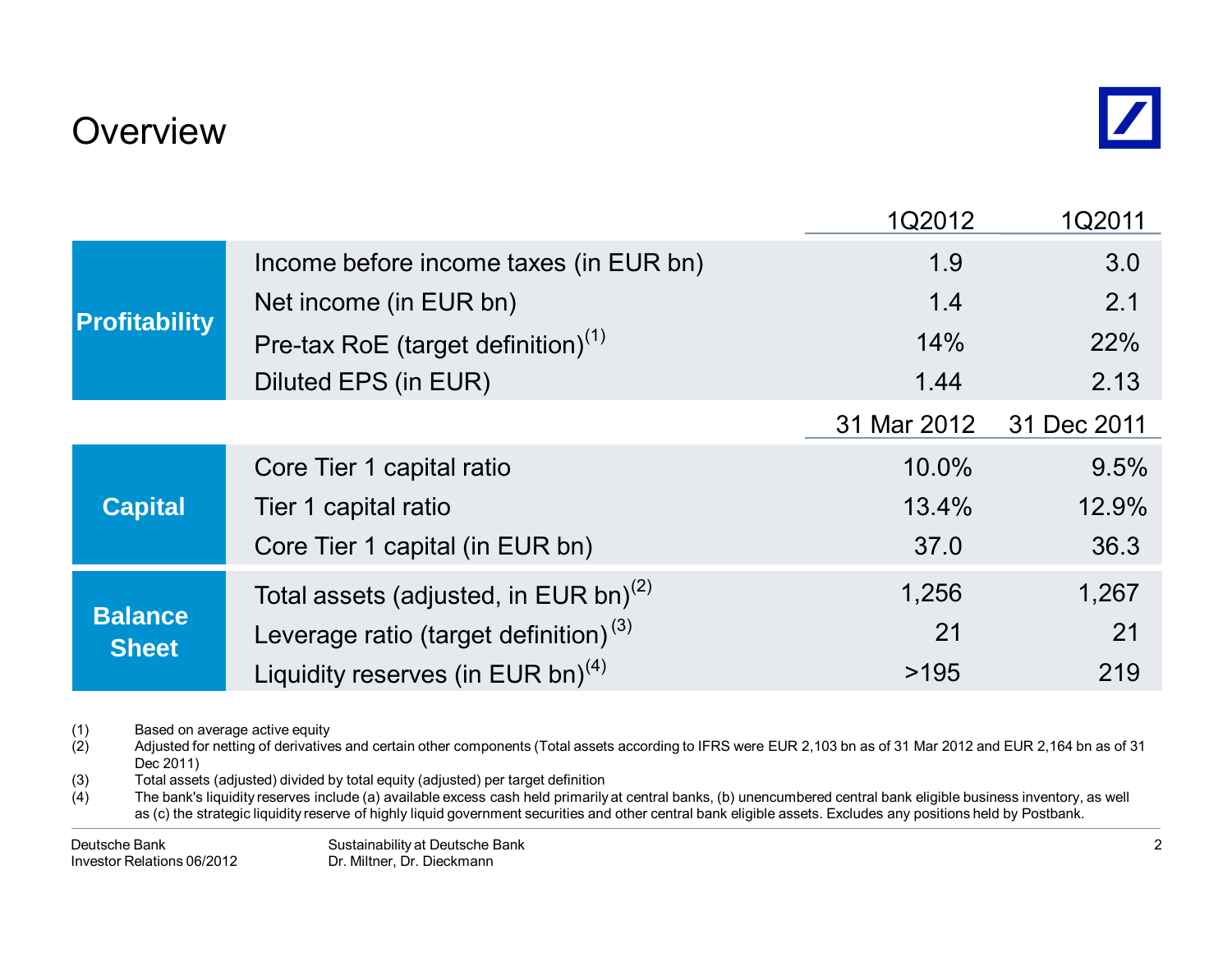### Deutsche Bank's sustainability approach



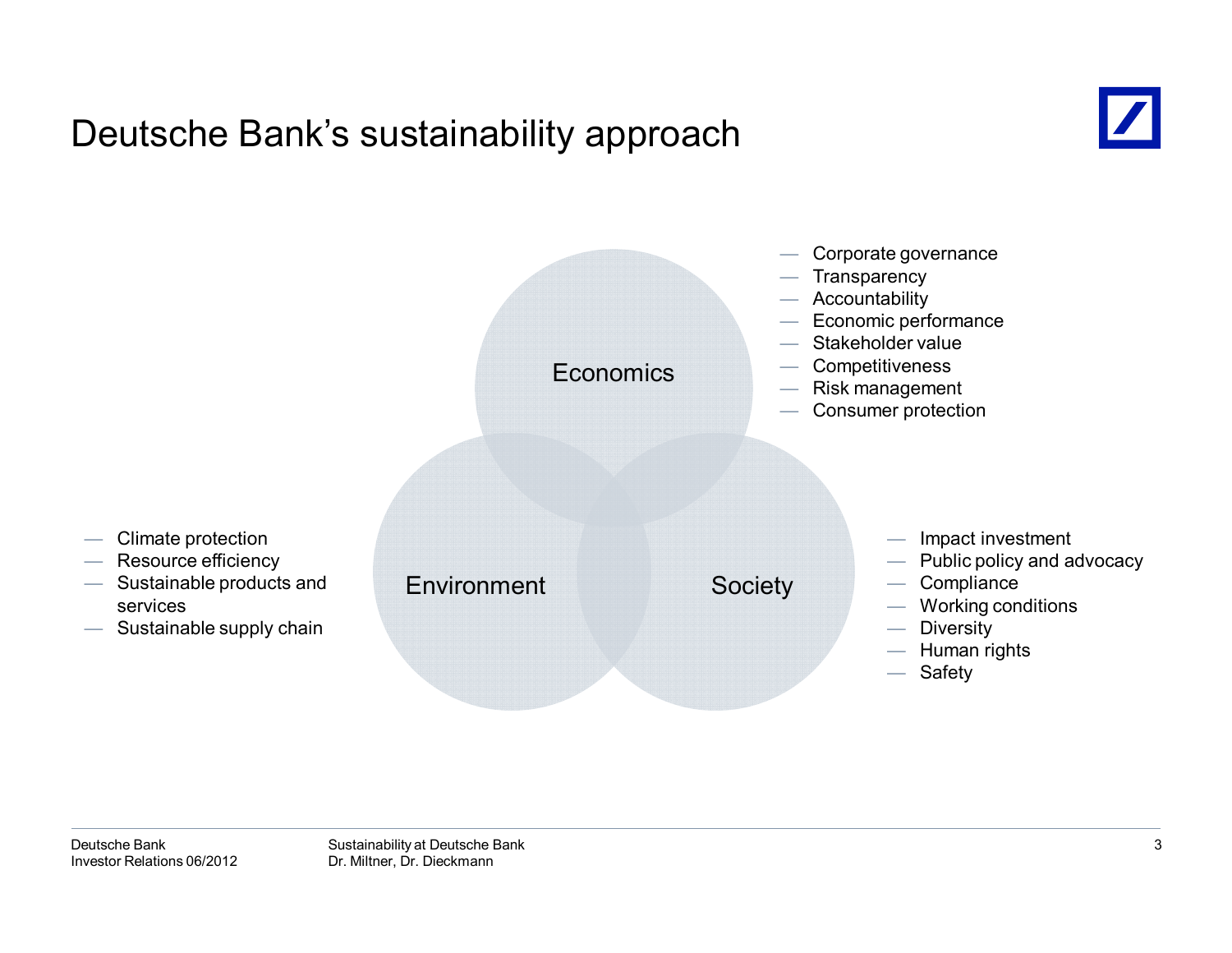# Key sustainability accomplishments in 2011





- Development & implementation of Cluster Munitions Policy
- Sustainable funds and thematic funds of DWS Investments and DB Advisors with a total of EUR 2.5 bn (end of 2011)
- New transparency on management board compensation
- Review of risk taker identification process led to the inclusion of substantially more employees being captured under the regulations (was 168 in 2010, now is 1,363 for 2011)

|   | Fostering of gender diversity by grooming female candidates for executive positions within the bank<br>Deutsche Bank Group committed itself to increase the worldwide proportion of its female senior executives at<br>the Managing Director and Director levels to 25 percent by the end of 2018 (DAX 30 self-commitment)<br>- "Accomplished Top Leaders Advancement Strategy" ("ATLAS")<br>Strategic review of the stakeholder dialogue approach and strengthened engagement with e.g. investors,<br>employees and NGOs |
|---|---------------------------------------------------------------------------------------------------------------------------------------------------------------------------------------------------------------------------------------------------------------------------------------------------------------------------------------------------------------------------------------------------------------------------------------------------------------------------------------------------------------------------|
| H | Successful recertification of our sustainability management system within the ISO 14001 standard<br>Reduction of Deutsche Bank's carbon net emissions by 80 % compared to the 2007 baseline figures (renewable<br>$\overline{\phantom{a}}$<br>offsets included)<br>- GET FIT: renewable scale-up in developing countries                                                                                                                                                                                                  |

**E**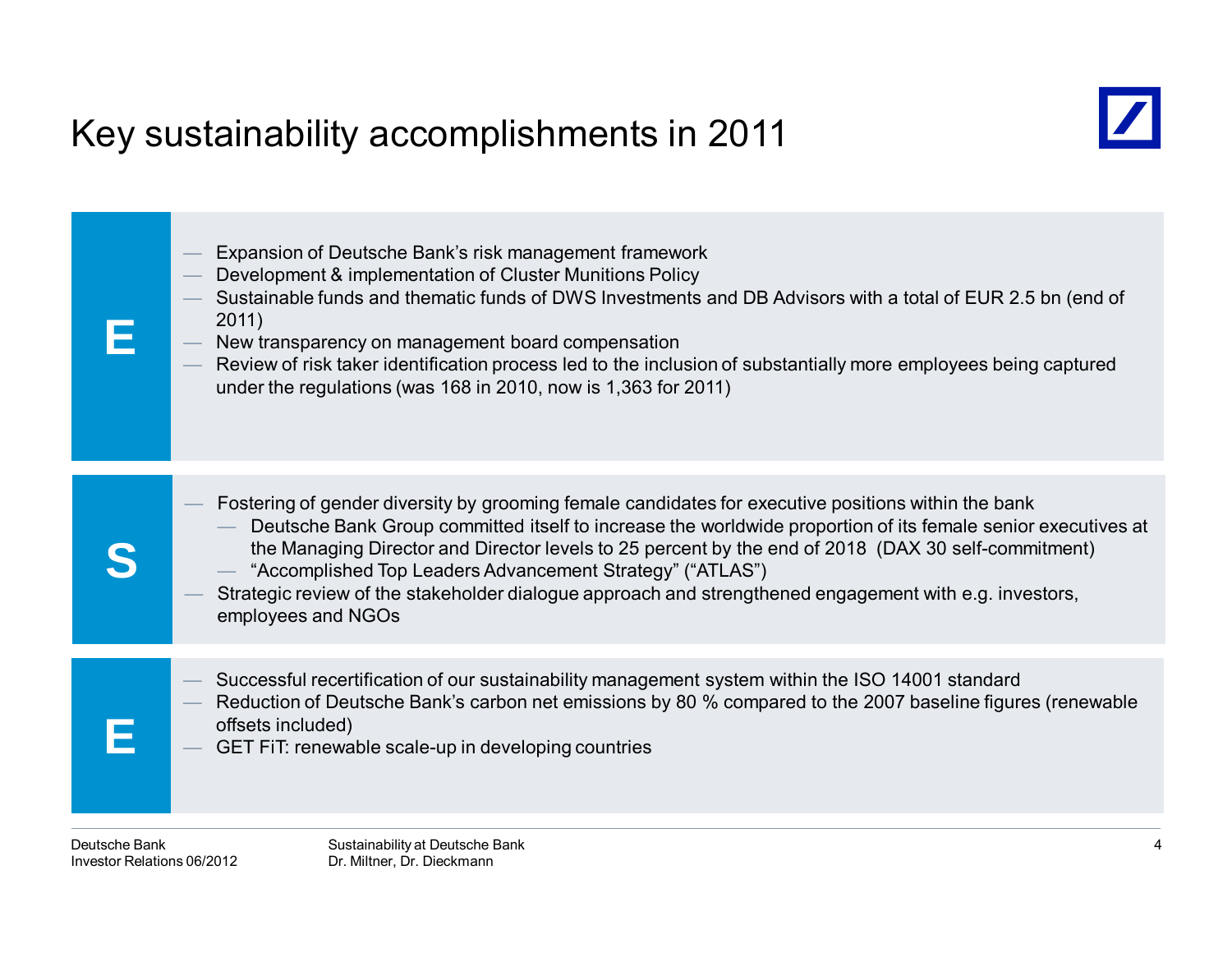# Governance of Deutsche Bank's sustainability management Certified under ISO 14001

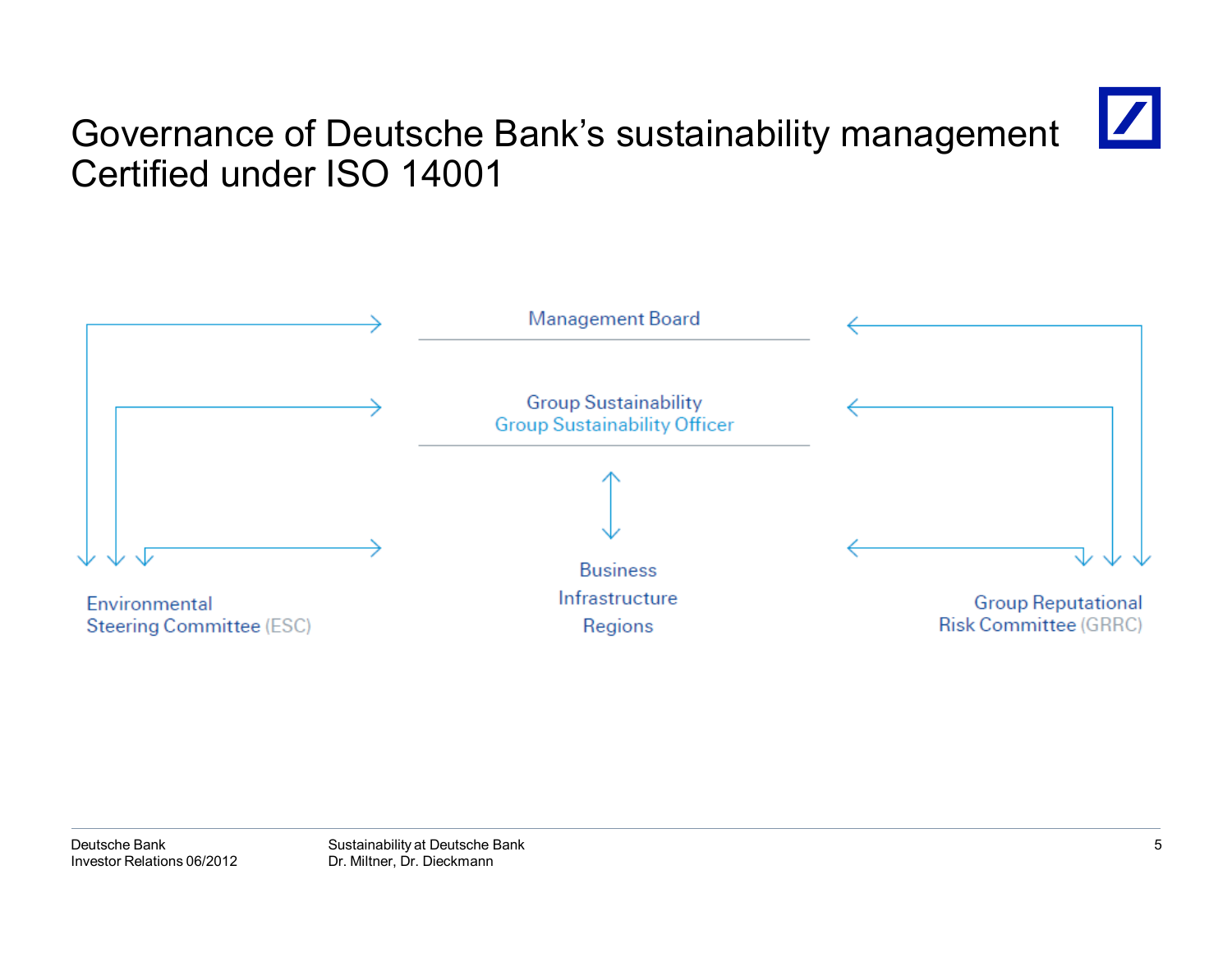



#### Financial overview and sustainability approach 1

# 2 Economics and Corporate Governance

# 3 Environment

#### 4**Society**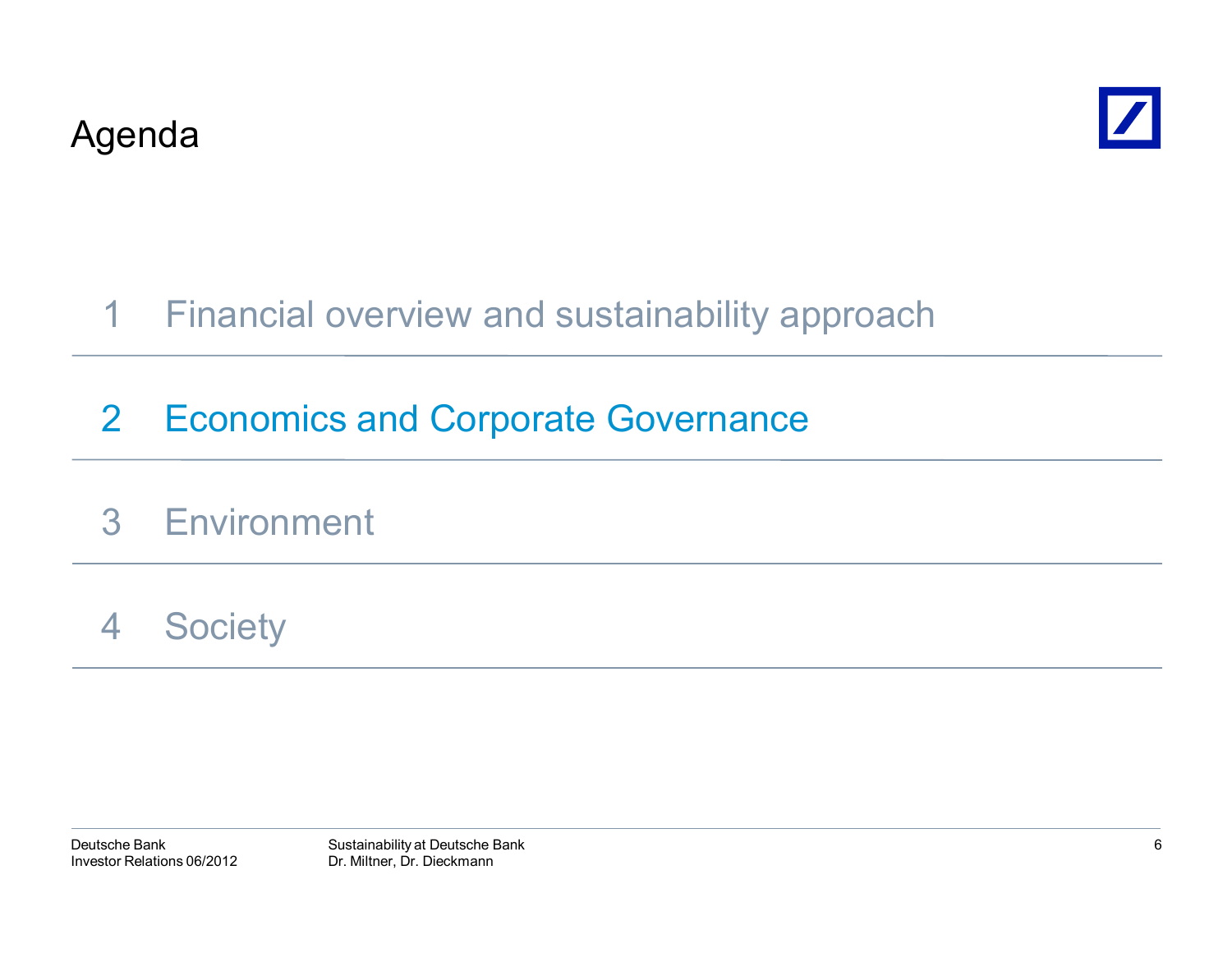### Compensation update

Investor Relations 06/2012



| <b>Regulations</b>                                       | Sound review of regulations applicable for our US operations was performed<br>Concerns re uneven level playing field to overseas regulations still remain valid<br>but also inconsistencies within Europe have been observed                                                                                                                                                                                                                                                                                                                                                                                                                                                                                               |
|----------------------------------------------------------|----------------------------------------------------------------------------------------------------------------------------------------------------------------------------------------------------------------------------------------------------------------------------------------------------------------------------------------------------------------------------------------------------------------------------------------------------------------------------------------------------------------------------------------------------------------------------------------------------------------------------------------------------------------------------------------------------------------------------|
| <b>Alignment of</b><br>compensation<br><b>structures</b> | During 2011 DB further has aligned compensation structures with the<br>regulations, where necessary<br>Sound review of risk taker identification process ('InstVV regulated employees')<br>led to the inclusion of substantially more employees being captured under the<br>regulations (was 168 in 2010, now is 1,363 for 2011)<br>For regulated staff, deferral percentages (starting at 40% minimum) have been<br>increased, even more performance-based clawbacks have been tightened to<br>better align with profitability and risk of the firm and the divisions<br>For non-regulated staff, the deferred compensation structures have remained<br>broadly the same, but a performance-based clawback has been added |
| <b>February 2012</b><br><b>awards</b><br>Deutsche Bank   | Total deferrals in Feb 2012 at EUR 2.2 bn, vesting over 3 years equalling the<br>amount in Feb 2011<br>Deferred equity / cash split remained unchanged at 50/50<br>Sustainability at Deutsche Bank                                                                                                                                                                                                                                                                                                                                                                                                                                                                                                                         |

Dr. Miltner, Dr. Dieckmann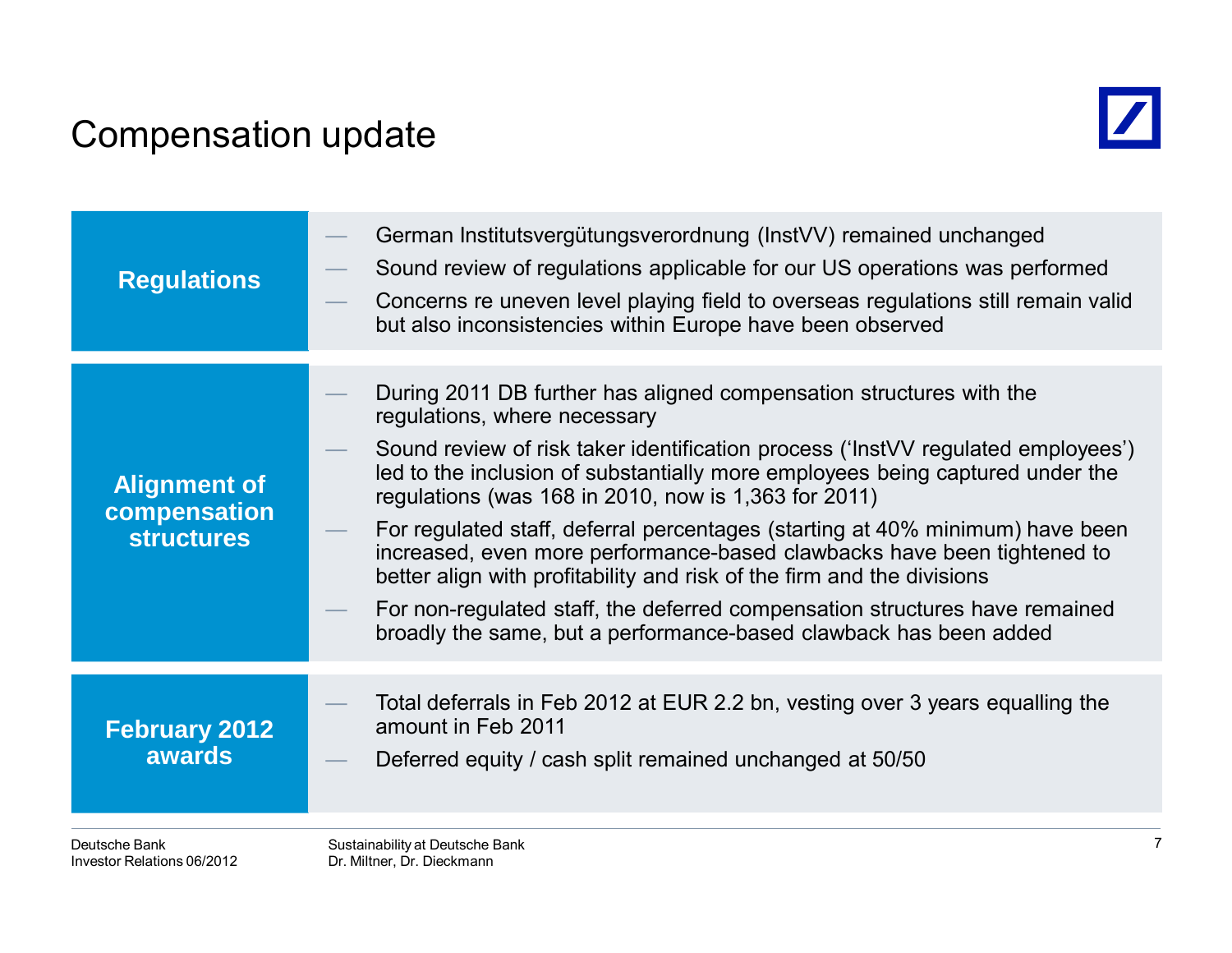# Compensation management







Variable pay down / revenues up

Incentive awards (variable remuneration)(1)

Sustainability at Deutsche Bank Dr. Miltner, Dr. Dieckmann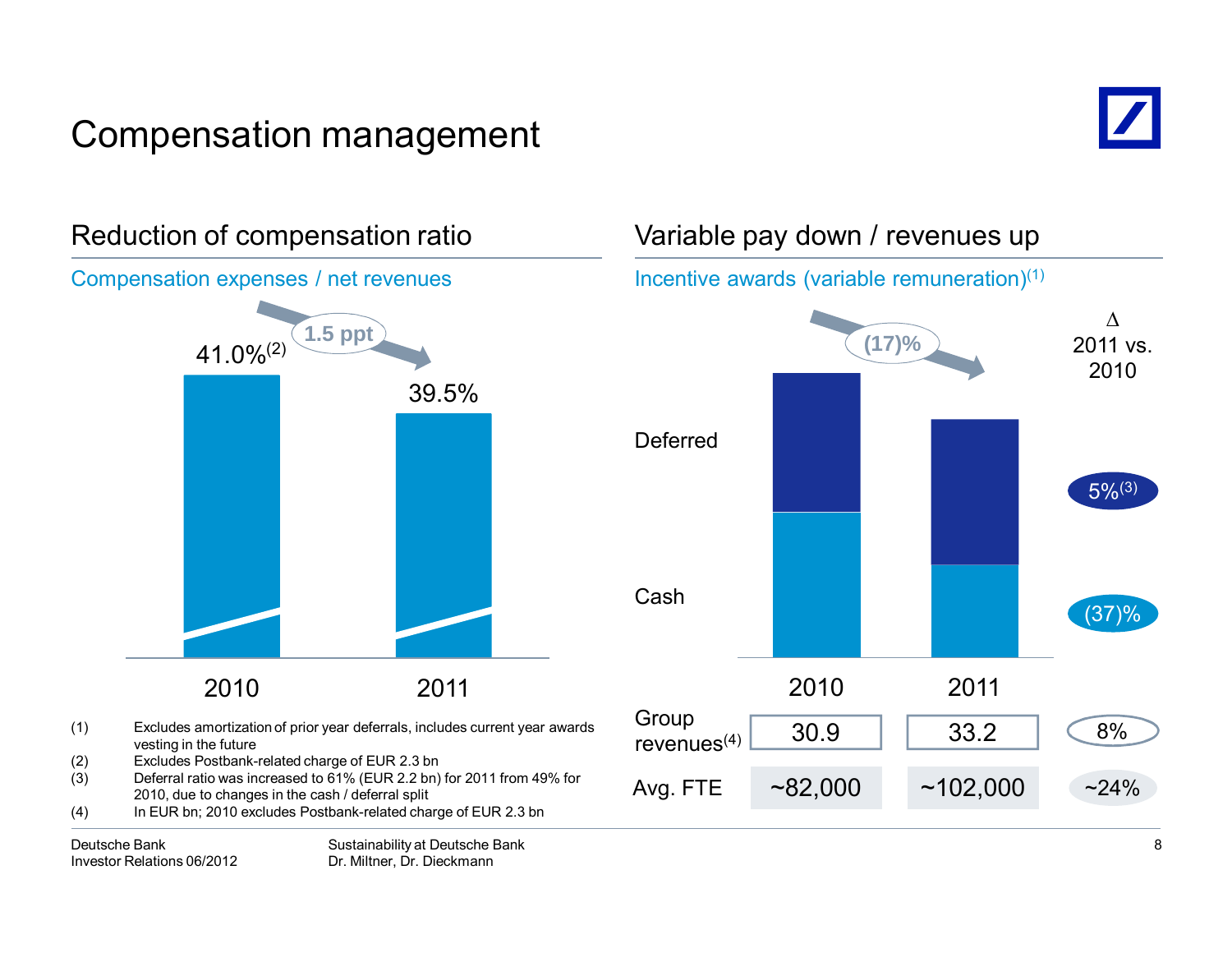# Management Board: Compensation structure (1/2)



 The compensation system takes all applicable statutory and regulatory requirements into account and focuses on ensuring a close link between the interests of the Management Board members and the interests of the shareholders

- The compensation is divided into both nonperformance-related components (= base salary and other benefits) and performance-related components (= Bonus, Long-Term Performance Award (LTPA) and – if applicable – Division Incentive)
- The Bonus depends on the development of the Return on Equity, the LTPA depends on the Relative Total Shareholder Return and the Division Incentive depends on various aspect (eg. CIB results, individual contributions, etc.)
- The total amount from the variable compensation is mostly granted on a deferred basis (at least 60%) or spread out over several years
- At least half of the entire variable compensation is granted as equity-based compensation and therefore directly linked to the performance of the Deutsche Bank share
- Only a maximum of 20% of the variable compensation is paid out in cash immediately (in 2012: about 4%)

#### **Variable Compensation totalmax. 50 %**Upfront Cash **min. 50 %EUA max. 50 %**RIA**min. 50 %**REAequity-based deferredcashdeferred**max. 40 %**immediate disbursement or delivery after holding period **min. 60 %**disbursement or delivery deferred (and if applicable after holding period) equity-based holding period holding period cashthereofdisbursement or delivery of at least 80 % at later dates thereof

EUA = Equity Upfront Awards RIA = Restricted Incentive Awards REA = Restricted Equity Awards

### Split / structure of variable compensation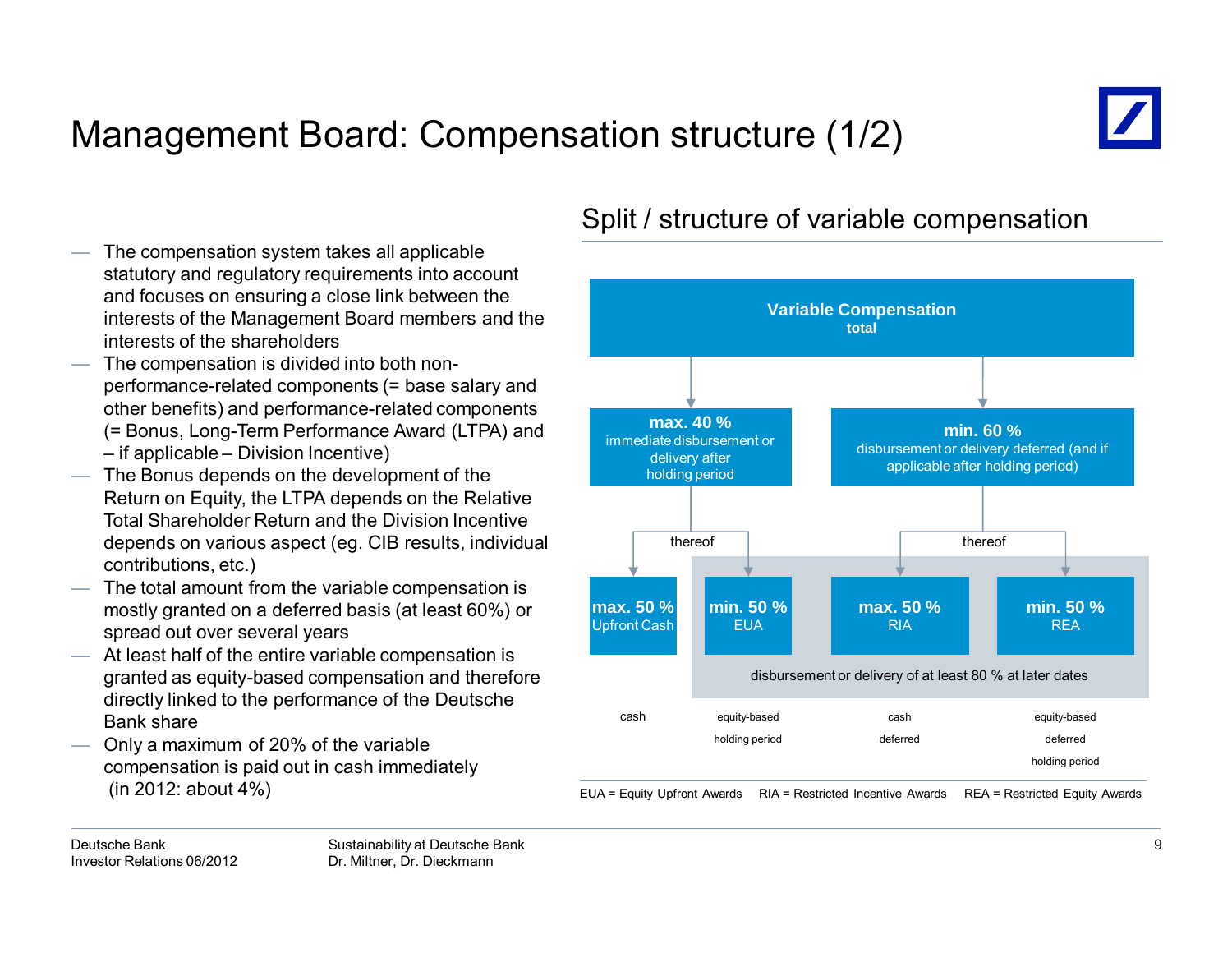# Management Board: Compensation structure (2/2)



All compensation components which are granted deferred or spread out over several years are subject to certain forfeiture condition and make an essential contribution to the long-term nature of the compensation

### Timeframe for disbursement or delivery and non-forfeiture



**Disbursement or delivery (vesting of RIAs at the same time)** 

Vesting followed by a holding period until disbursement or delivery; subject to individual forfeiture conditions during the holding period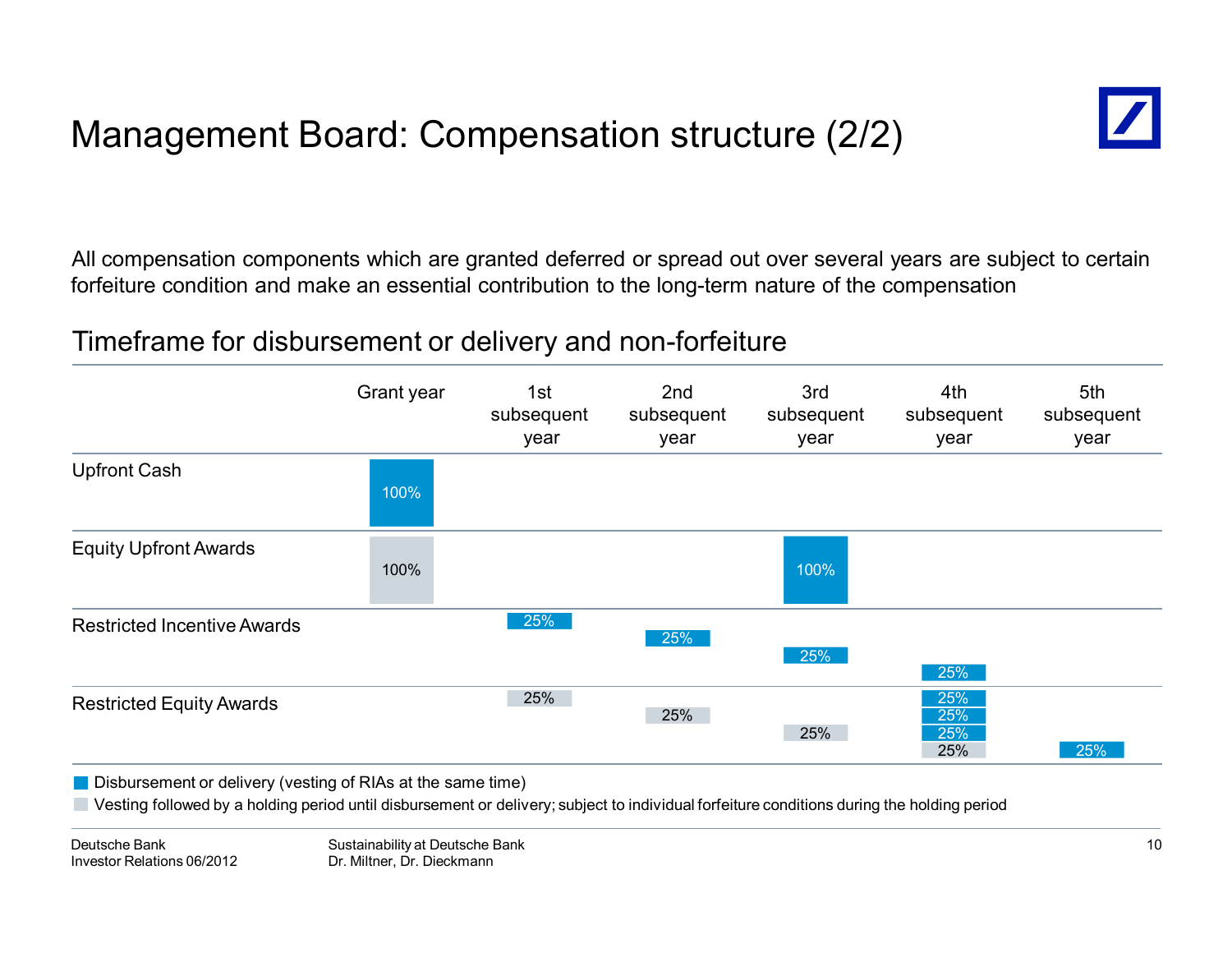# The key functions of Deutsche Bank's compliance processes



<sup>(1)</sup> Combined staff of the Compliance department and related functions to which services were relocated

Number of compliance training classes attended by Deutsche Bank employees. Decrease in 2010 due to periodicity of trainings. Increase in 2011 due to new risk cultural trainings (trainings: "Security awareness" and "Information classification")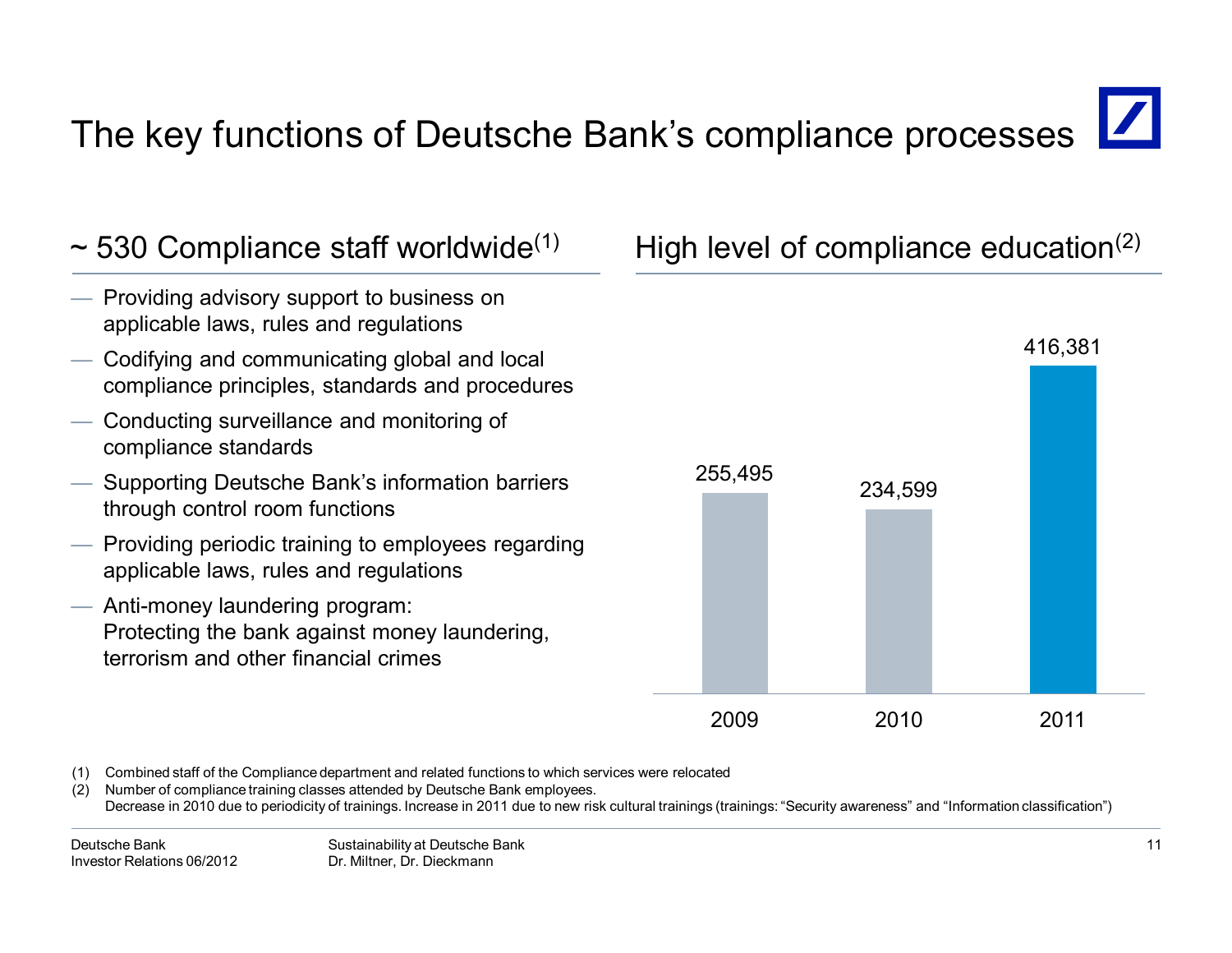### Risk escalation process



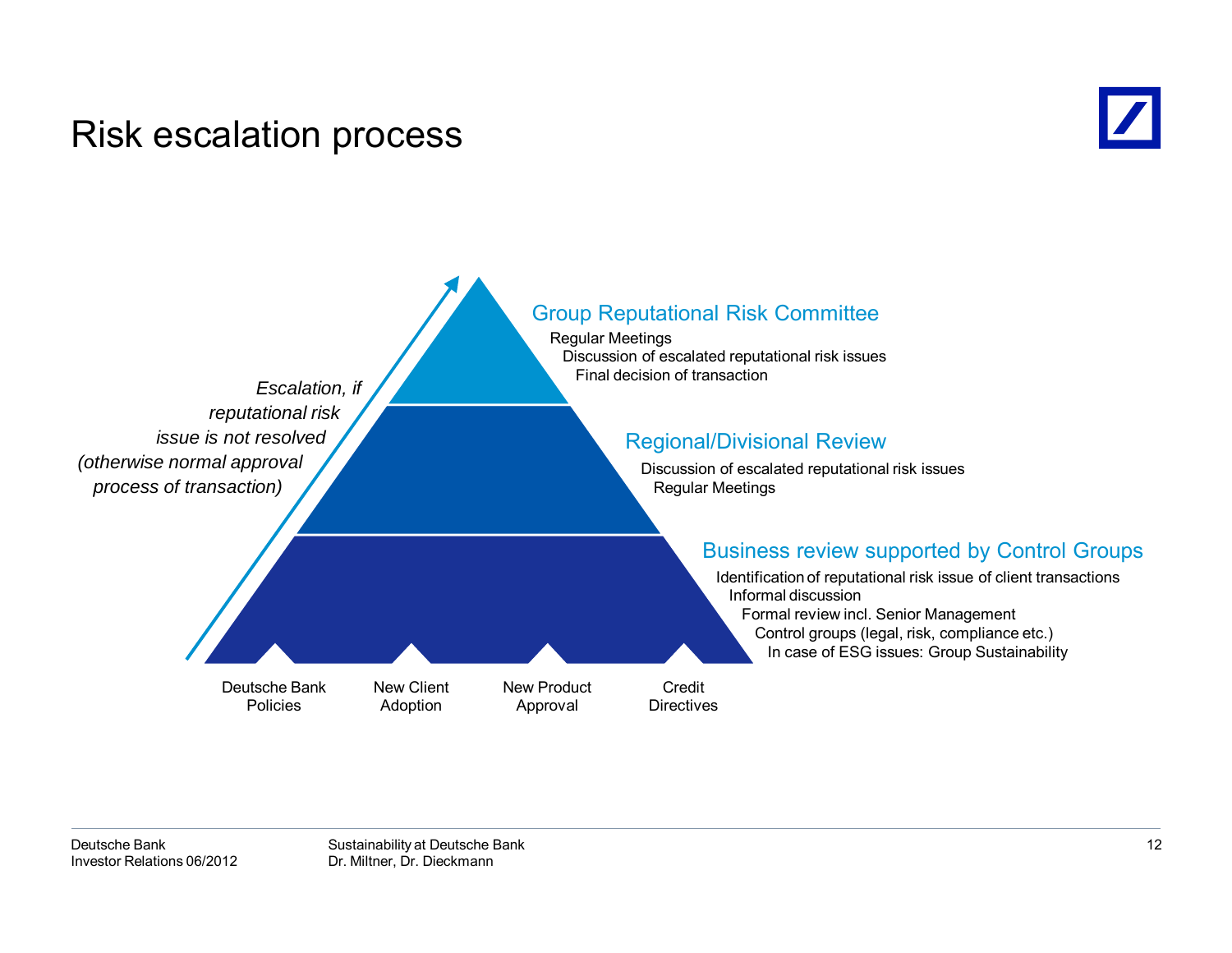# Environmental and Social Risk Framework: Overview



- The Framework, **approved** by the Group Reputational Risk Committee (GRRC) mid 2011, **operationalizes** the Reputational Risk Management Program Policy.
- $\rightarrow$  The Framework includes a **Guidance Note** which further assists in identifying reputational risks that require mitigation.
- → Reputational risks can be inherent in all types of transactions and sectors
- $\rightarrow$ Primary responsibility to identify risks rests with business
- $\rightarrow$ The following **sectors** are covered by the Guidance Note:
- Agriculture & forestry
- **Chemicals**
- Defense equipment
- **Infrastructure**
- Metals & Mining
- Oil & Gas
- **Utilities**
- Other activities with high carbon intensity
- $\rightarrow$  **Training** provided globally to key multipliers such as the Rep Risk Committee Members, Chief Country Officers, Legal & Compliance Heads, Natural Resources Group etc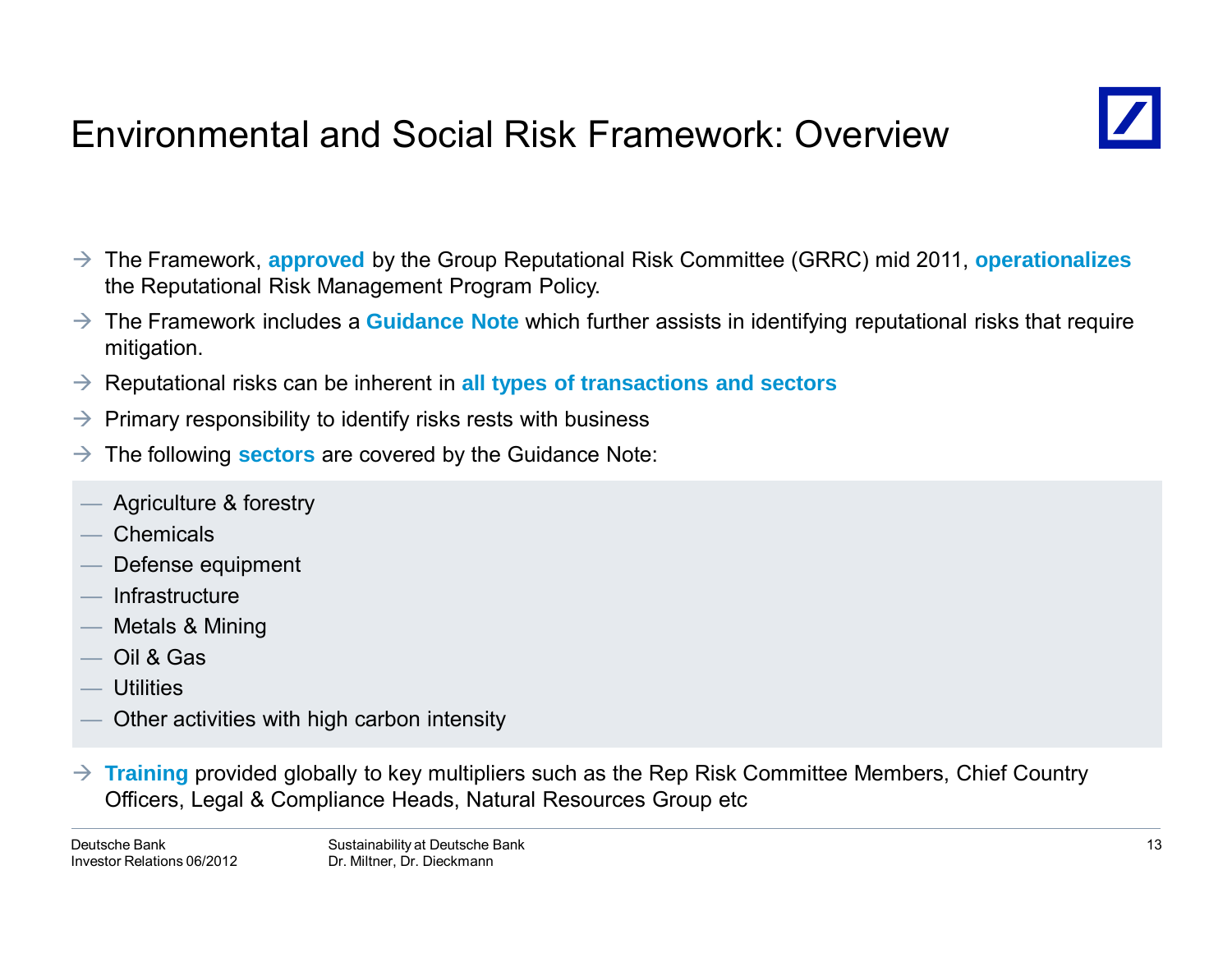## Environmental and Social Risk Framework: Process



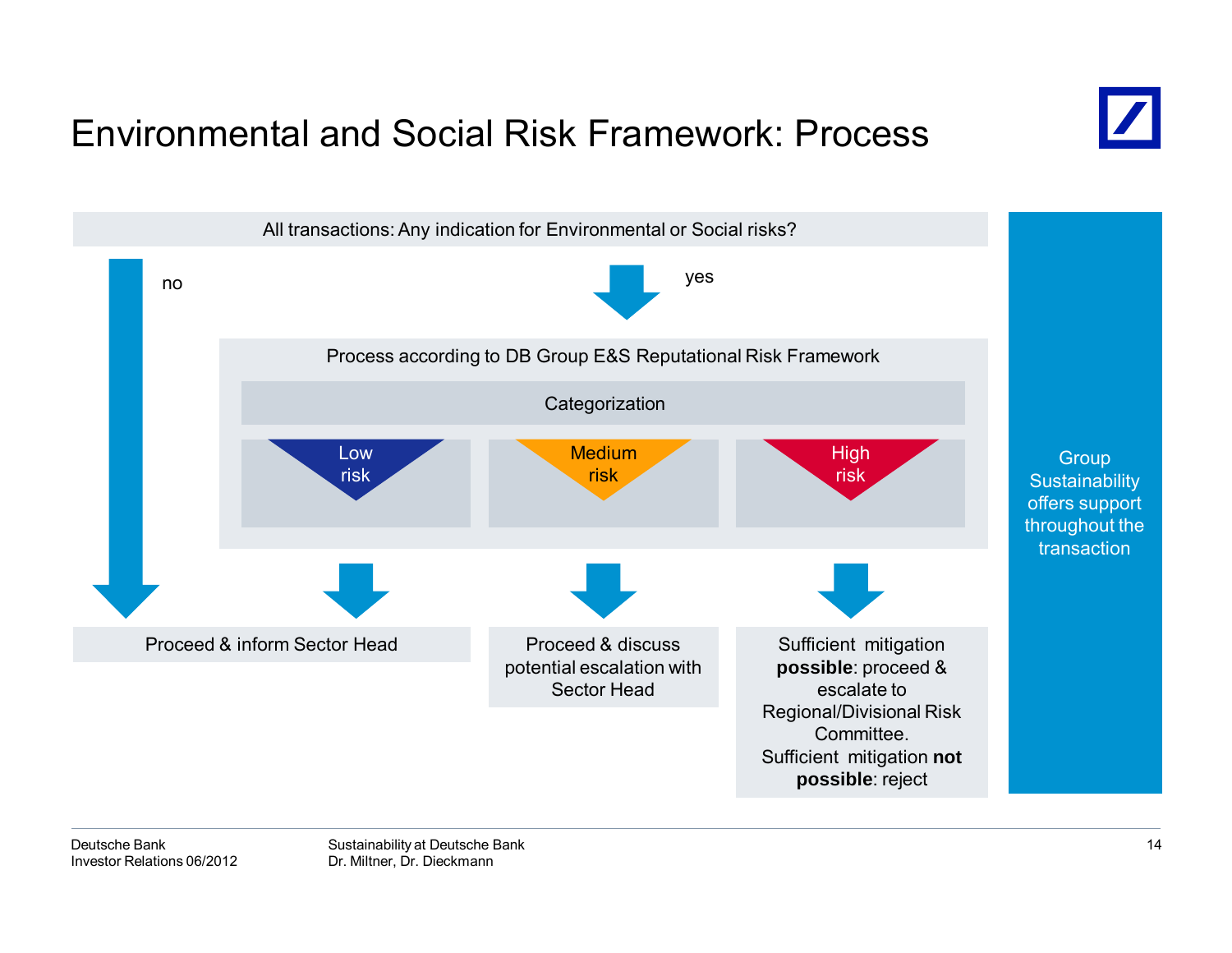# Credit Directives – core principles for our banking business





#### Defense equipment

"We will not consider any involvement in transactions connected with specific types of weapons, in particular antipersonnel landmines, cluster bombs or ABC weapons."…



#### Pornography/"Red Light Area"

"Deutsche Bank will not enter into business relationships with counterparts belonging or being close to the pornographic sector or adjacent areas (red light area)."…



#### Betting & gambling industry

"We specifically do not want to be connected to counterparties within this industry which show signs of proximity to problematic areas (e.g. red light sphere) or which are prone to serve as basis for illegal activities, as for example the handling of cash entails the possibility of money laundering."...



#### Environmental issues

"Deutsche Bank regards the responsible treatment of the environment as an integral part of its corporate identity. […] In addition to complying with the legal provisions relating to environmental protection, we undertake to protect natural resources such as air, water, and soil. […] We will not finance certain globally banned products, e.g. CFC, asbestos."…



#### Embargos & related restrictions

"All European embargoes apply to the entire Deutsche Bank Group. In addition, local regulations that go beyond the restrictions introduced by the EC have to be followed by those directly affected thereby."....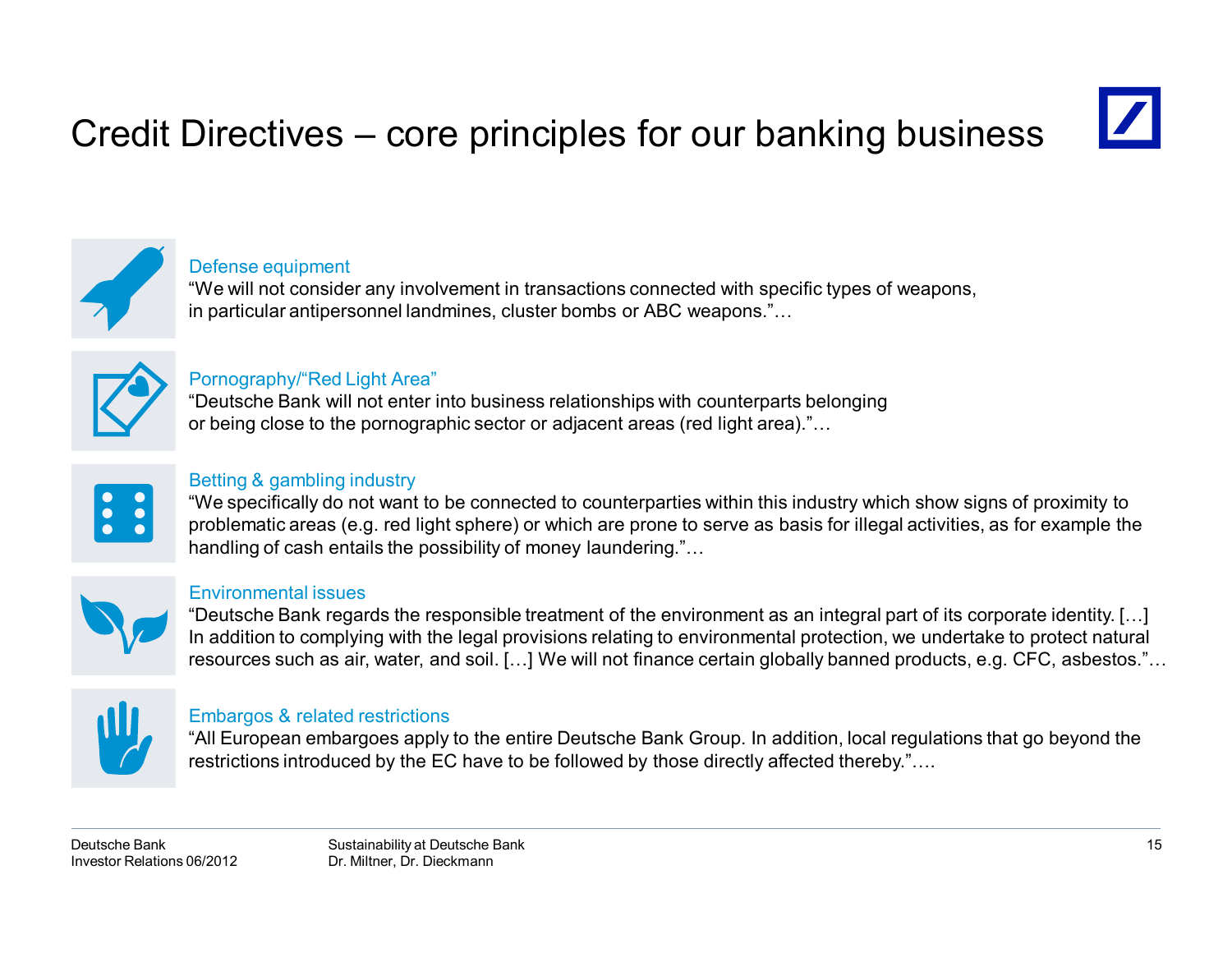### Environmental and Social Risk Framework: Facts & Figures

#### # of transactions escalated

|                                                             |    | 2009 |             | 2010  |                | 2011  |
|-------------------------------------------------------------|----|------|-------------|-------|----------------|-------|
| to regional / divisional committees                         | 85 | 100% | 93          | 100%  | 96             | 100%  |
| thereof with environmental and social issues $(1)$          | 9  | 11%  | 11          | 12%   | 9              | 9%    |
| to Group Reputational Risk Committee                        | 4  | 4.7% | 5           | 5.4%  | 3              | 3.1%  |
| thereof with environmental and social issues $(1)$          |    | 1%   | $\mathbf 0$ | $0\%$ | $\overline{0}$ | $0\%$ |
| <b>Total</b>                                                | 89 | 100% | 98          | 100%  | 99             | 100%  |
| thereof with environmental and social issues <sup>(1)</sup> | 10 | 11%  | 11          | 11%   | 9              | 9%    |

(1) Based on escalation driver "environmental" and "social responsibility" as reported to GRRC

 $\vert\angle\vert$ 

Sustainability at Deutsche Bank Dr. Miltner, Dr. Dieckmann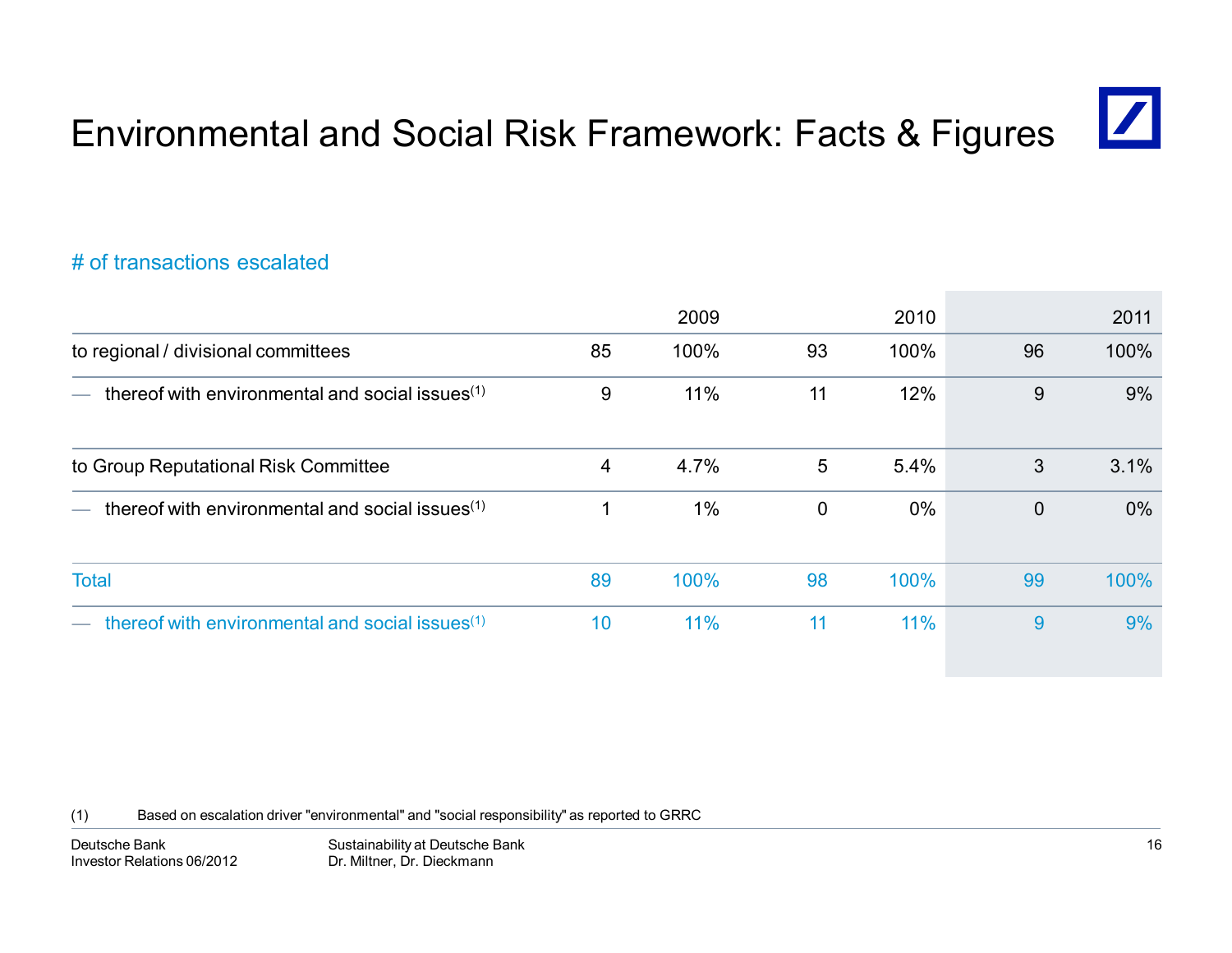

"We will not do business with companies which produce the bombs. We will not do<br>business with companies which produce key components. Nor will we do business with<br>groups where the contribution of cluster munitions to the g

- 
- 2H 2011

.We agree with international policy makers that transparency in agricultural commodity derivatives market should be enhanced, measures to avoid misconducts should be strengthened and we have taken appropriate measures." *Dr. Josef Ackermann, CEO of Deutsche Bank AG, 2012*

- Proactive stakeholder dialogue with NGOs, other financial institutions, policy makers and industry associations
- Result: In 2012 Deutsche Bank will refrain from launching staple-based public exchange traded products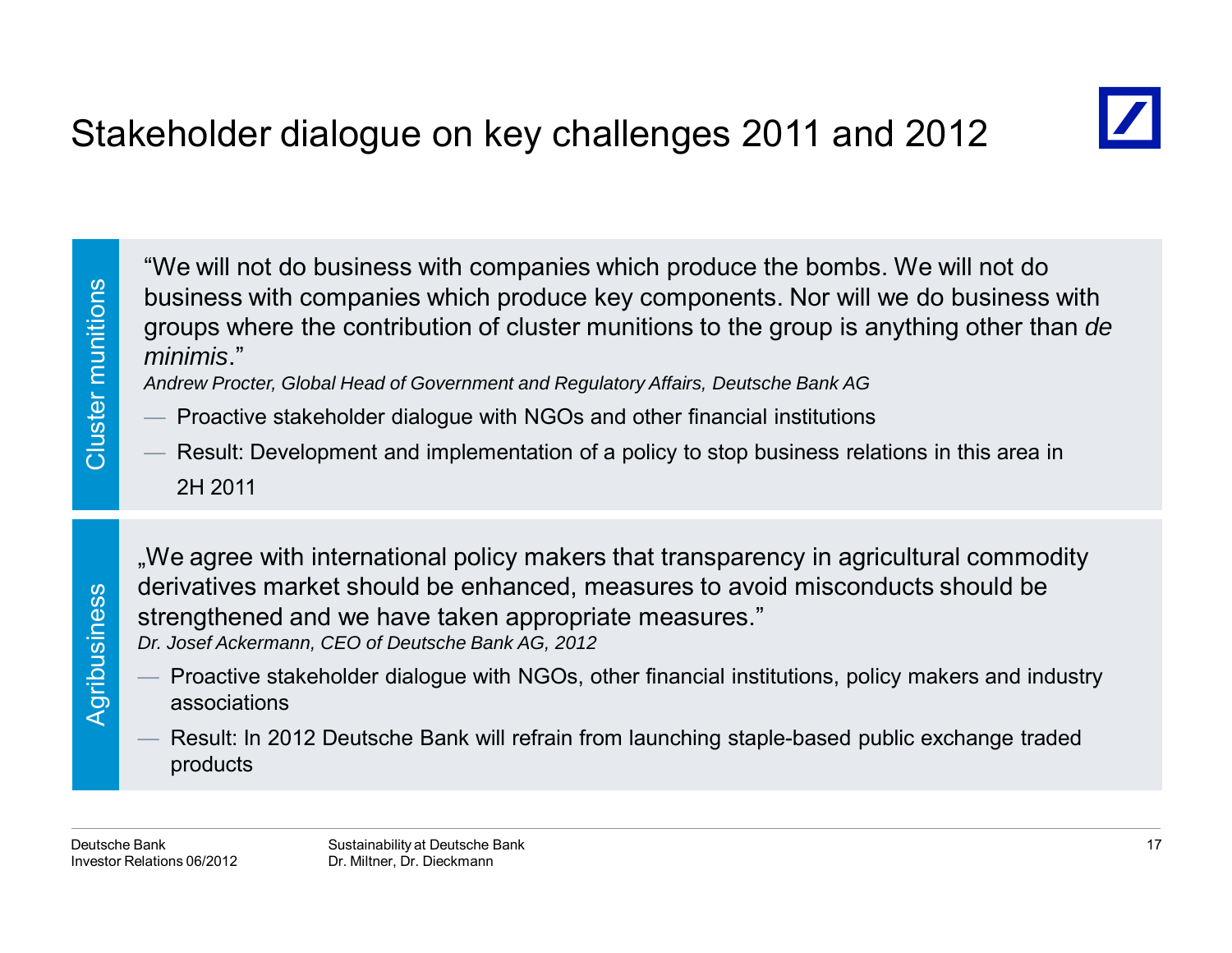# Cluster Munitions Policy established in 2011





- Guidance on the practical implementation of Board decision to exit relationships and not to engage in new business with cluster munitions manufacturers, distributors and companies that produce key components of cluster munitions
- Business relations with conglomerates that among other products also manufacture cluster munitions or key components of cluster munitions are covered
- New business only when client makes a firm commitment to exit this line of business as soon as possible
- Oslo Convention on Cluster Munitions followed
- Consultation of 3 external research providers (Ethix SRI Research, sustainalytics, Oekom Research AG)
- Monitoring implemented in internal systems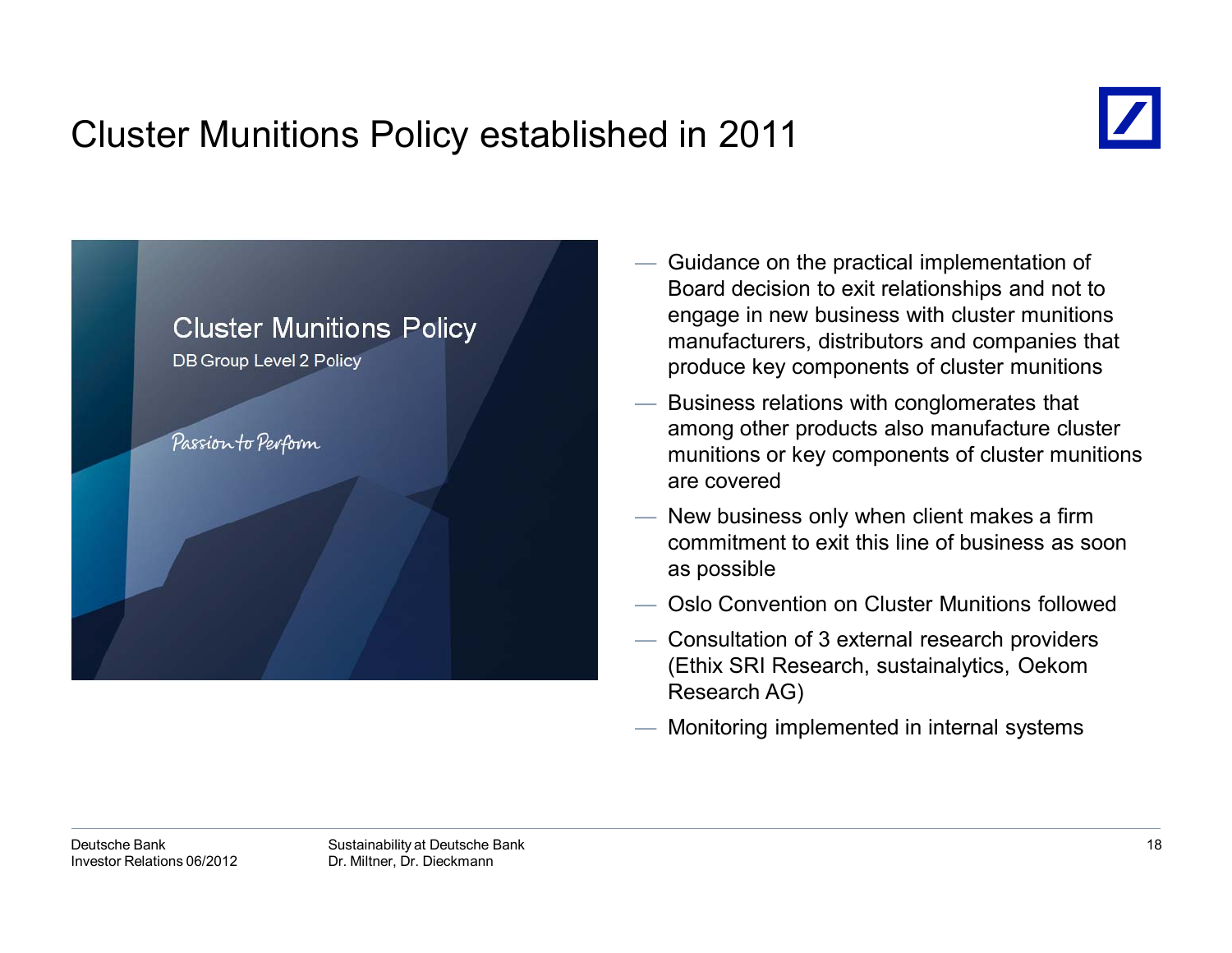# Sustainability at Corporate & Investment Bank (1/2)

### Renewable energy market

- Deutsche Bank considers the renewable energy market as having considerable business potential
- Prospects are positive despite setbacks and uncertainty

### Project financing

- Deutsche Bank's project finance team has been at the forefront of the Group's involvement in renewable energy since 1999
- 2011 assisting clients on the development and financing of renewable energy projects with installed capacity with  $\sim$  3GW

#### Carbon markets

 At the end of 2011, Deutsche was involved in more than 85 Clean Development Mechanism and Joint Implementation projects, which are expected to generate and estimated 215 millions emissions credits by 2015



- Best renewable Energy Finance House –Europe by Environmental Finance and Carbon Finance magazine
- $-$  Top rankings in the Energy Risk magazine's Environmental Ranking
	- European Emissions House of the Year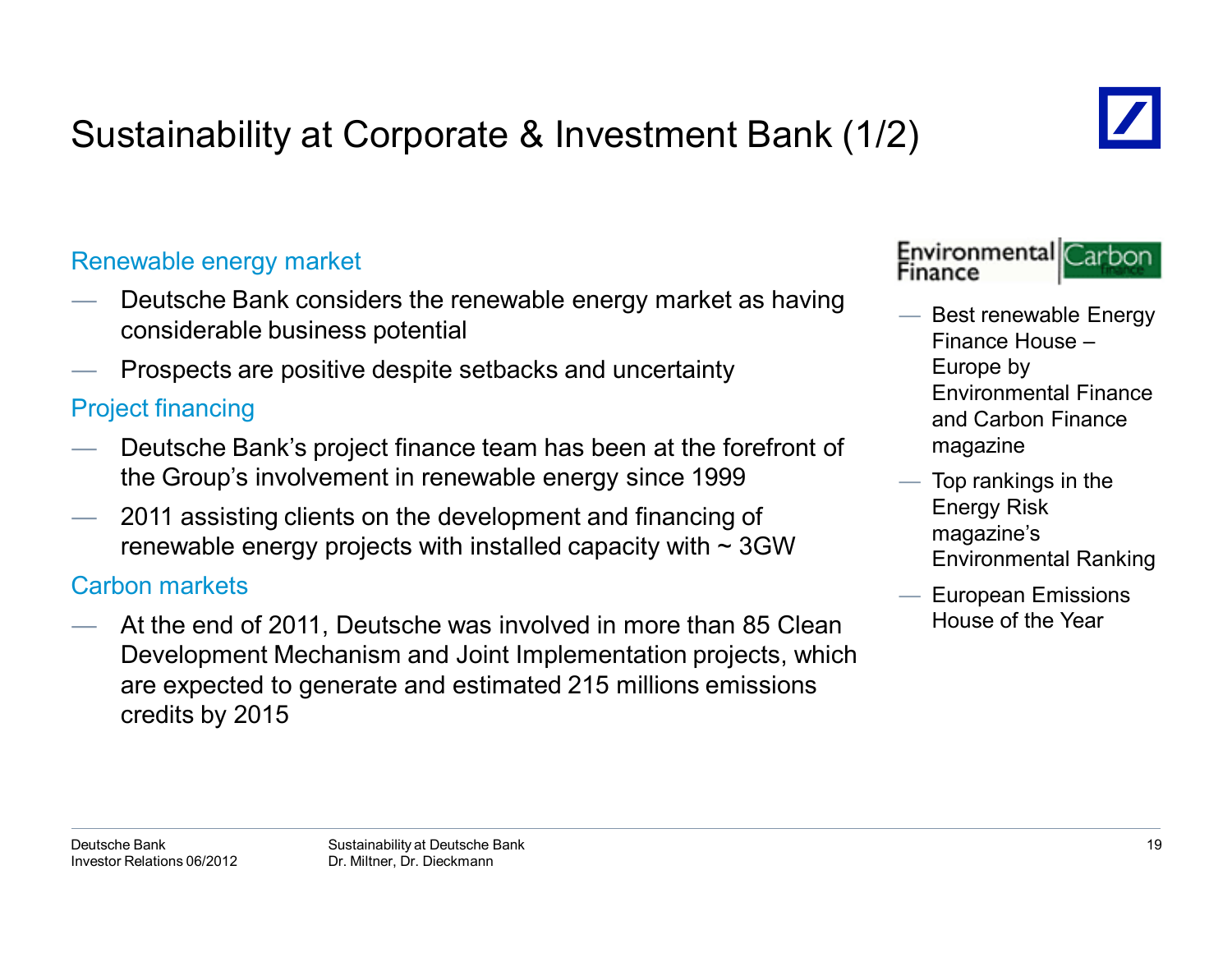

### Sustainability at Corporate & Investment Bank (2/2) Selected renewable and cleantech deals and transactions

### Renewable energy and clean technology transactions

#### Corporate & Investment Bank

| (Volume in EUR m)                                               | 2009  | 2010  | 2011  |
|-----------------------------------------------------------------|-------|-------|-------|
| <b>Public Merger &amp; Acquisition</b><br>transactions $(1)(2)$ | 446   | 225   | 5.435 |
| Equity and debt issuances                                       | 3.195 | 1,393 | 2,290 |
| Project Finance <sup>(1)(3)</sup>                               | 219   | 1,388 | 2,117 |

### Selected renewable energy and clean technology deals

Merger & Acquisition (Volume in EUR m)

Sale of 60% of Sunpower to Total, USD 1,300 m

Sale of Landis + Gyr to Toshiba, USD 2,300 m

- (1) Excluding undisclosed transactions
- (2) Significant rise in M&A transactions between 2009 and 2011 due to different numbers of confidential deals in these years.
- (3) Significant rise in Project Finance deals due to increased sector activity, utility scale projects, and strong legislative support in different European countries.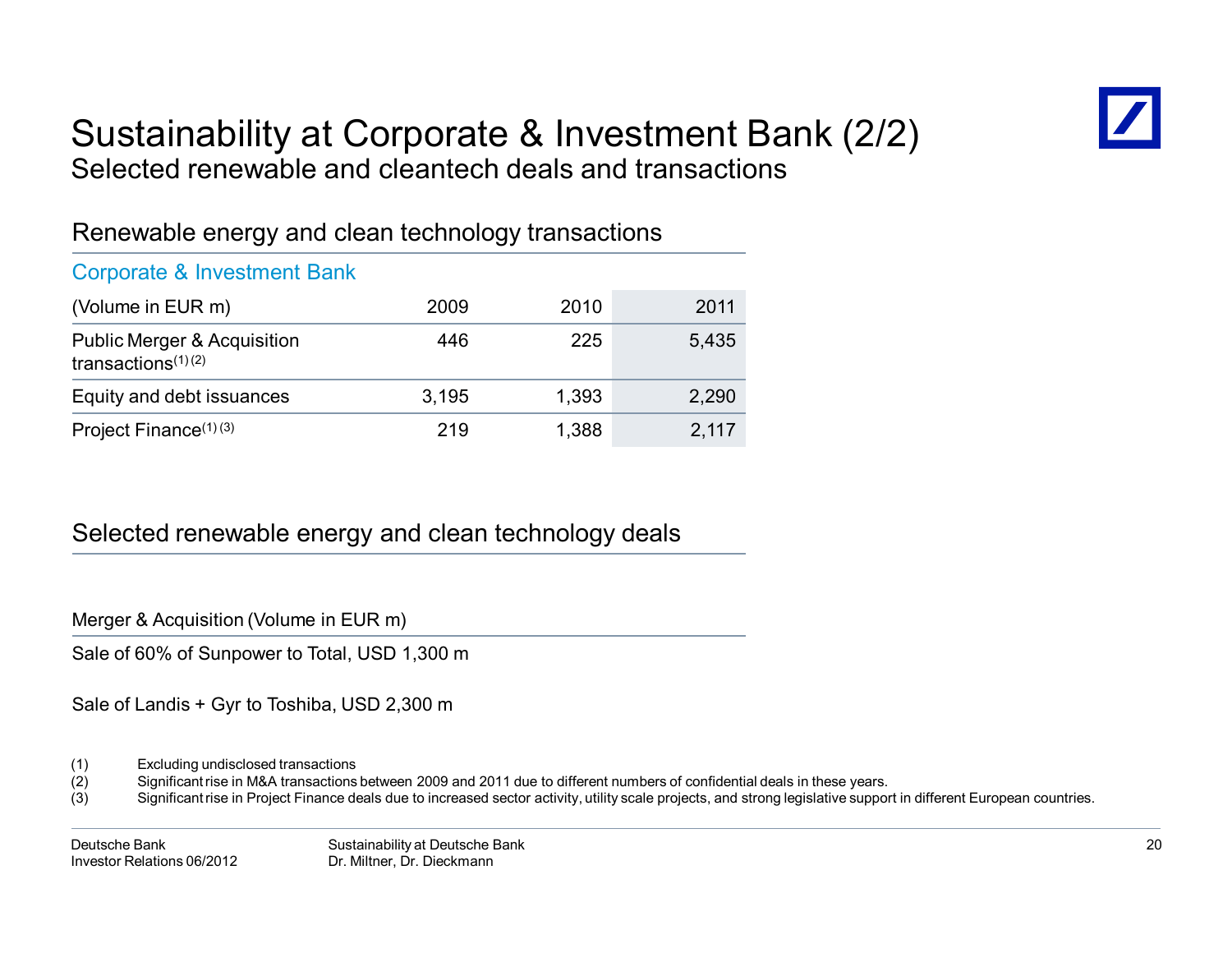### Sustainability at Private & Business Clients (1/2) Sustainability products & barrier-free branches and ATMs



### Sustainable & "green" products

#### Private & Business Clients

| Volume in EUR m                                                                          | 2009        | 2010        | 2011  |
|------------------------------------------------------------------------------------------|-------------|-------------|-------|
| Loans                                                                                    |             |             |       |
| KfW loans granted to PBC clients in Germany                                              | 1,214       | 1,578       | 1,168 |
| KfW green loans granted to private clients in<br>Germany                                 | 474         | 630         | 585   |
| Green loans granted to PBC clients in Germany                                            | $n/a^{(1)}$ | 80          | 132   |
| <b>Investment products</b>                                                               |             |             |       |
| Volumes in sustainable investment in PBC accounts<br>in Germany                          | $n/a^{(1)}$ | $n/a^{(1)}$ | 353   |
| Volumes in sustainable investment funds in PBC<br>accounts in Europe (excluding Germany) | $n/a^{(1)}$ | $n/a^{(1)}$ | 144   |

- Student loan product
	- helps people to finance their university education and makes higher education more accessible to young people
	- $-$  An achievement bonus rewards good graduation results and reduces the applicable effective interest rate
- In 2011 Deutsche Bank had 491 barrier-free branches and ATMs as well as 4,020 ATMs and banking terminals with Braille

(1) Product has been introduced after this date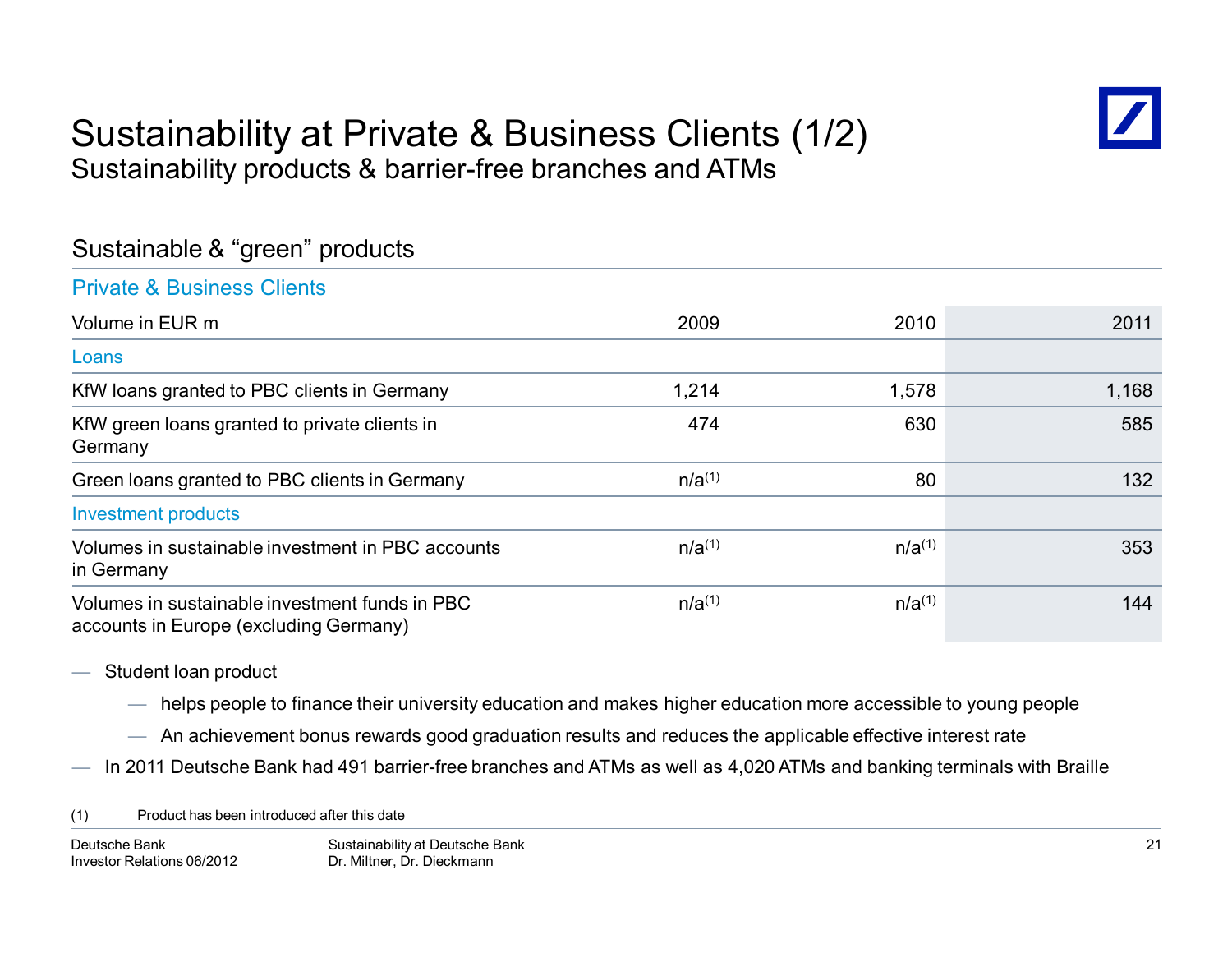### Sustainability at Private and Business Clients (2/2) Customer loyalty & client protection





- Award for best advisory service in branches Award for "Best investment
	- consulting" by €uro Am Sonntag (on Sunday)

<sup>1</sup> Source: Private & Business Clients, Client Survey, TNS Infratest Financial Research Institute

<sup>2</sup> TRI\*M (Measure, Manage, Monitor) is the globally leading system for stakeholder management and client loyalty. It is tailored to the individual needs of companies in order to incorporate information from all stakeholder groups into the decision-making process

#### Client protection

#### Responsible Banking Codex for retail banking products

- Measures to continuously works on building customers' trust include new advisory processes as well as increased transparency and disclosure in product descriptions
- Deutsche is introducing a Responsible Banking Codex for its products
- Implementation of the Codex will be supervised on a continuous basis by a senior management panel
- Appointment of a Chief Client Officer in 2010, with the responsibility of being a visible partner for our clients and protecting their long-term interests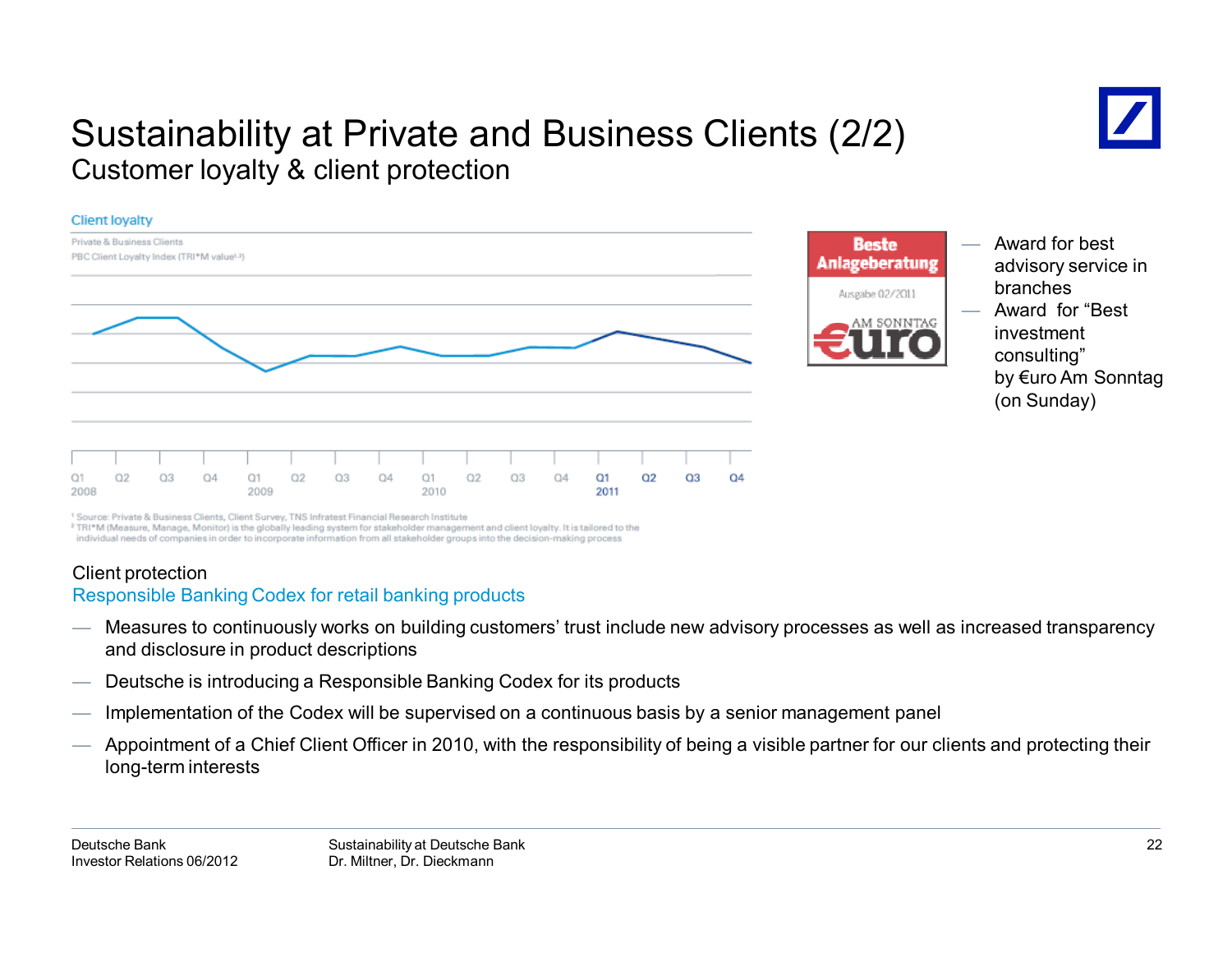# Sustainability at Asset Management



- Globally more than 20 people in various teams, asset classes and research roles involved in sustainability products
- Policies/Collaborations/Initiatives
	- Signatory of the UN Principles of Responsible Investing (UN PRI) since 2008
	- DWS/DeAM ESG Directive for Portfolio Management, DWS/DeAM proxy voting policy contains various ESG aspects
- Research

Investor Relations 06/2012

— DB Climate Change Advisor Research Think Tank

Dr. Miltner, Dr. Dieckmann

— ESG ratings embedded in DB Advisors/DWS proprietary research platform ("G-Cube")

Sustainability and climate change funds

Deutsche Asset Management

| <b>DEUISUIE ASSEL MANAGHIEIR</b>                                                     |                                              |         |         |         |
|--------------------------------------------------------------------------------------|----------------------------------------------|---------|---------|---------|
| In EUR bn                                                                            |                                              | 2009    | 2010    | 2011    |
| Total Assets under Management (AuM)                                                  |                                              | 495,811 | 549,872 | 543,973 |
| Total AuM sustainability and climate-change-related<br>funds                         |                                              | 3,123   | 2,877   | 2,524   |
| of which:                                                                            |                                              |         |         |         |
|                                                                                      | - funds with a comprehensive ESG orientation | 0,623   | 0,911   | 1,099   |
| funds with a "green" or climate change thematic<br>$\overline{\phantom{a}}$<br>focus |                                              | 2,262   | 1,820   | 1,014   |
| $\overline{\phantom{a}}$                                                             | funds with a focus on ethical themes         | 0,239   | 0,145   | 0.411   |
| Deutsche Bank                                                                        | Sustainability at Deutsche Bank              |         |         | 23      |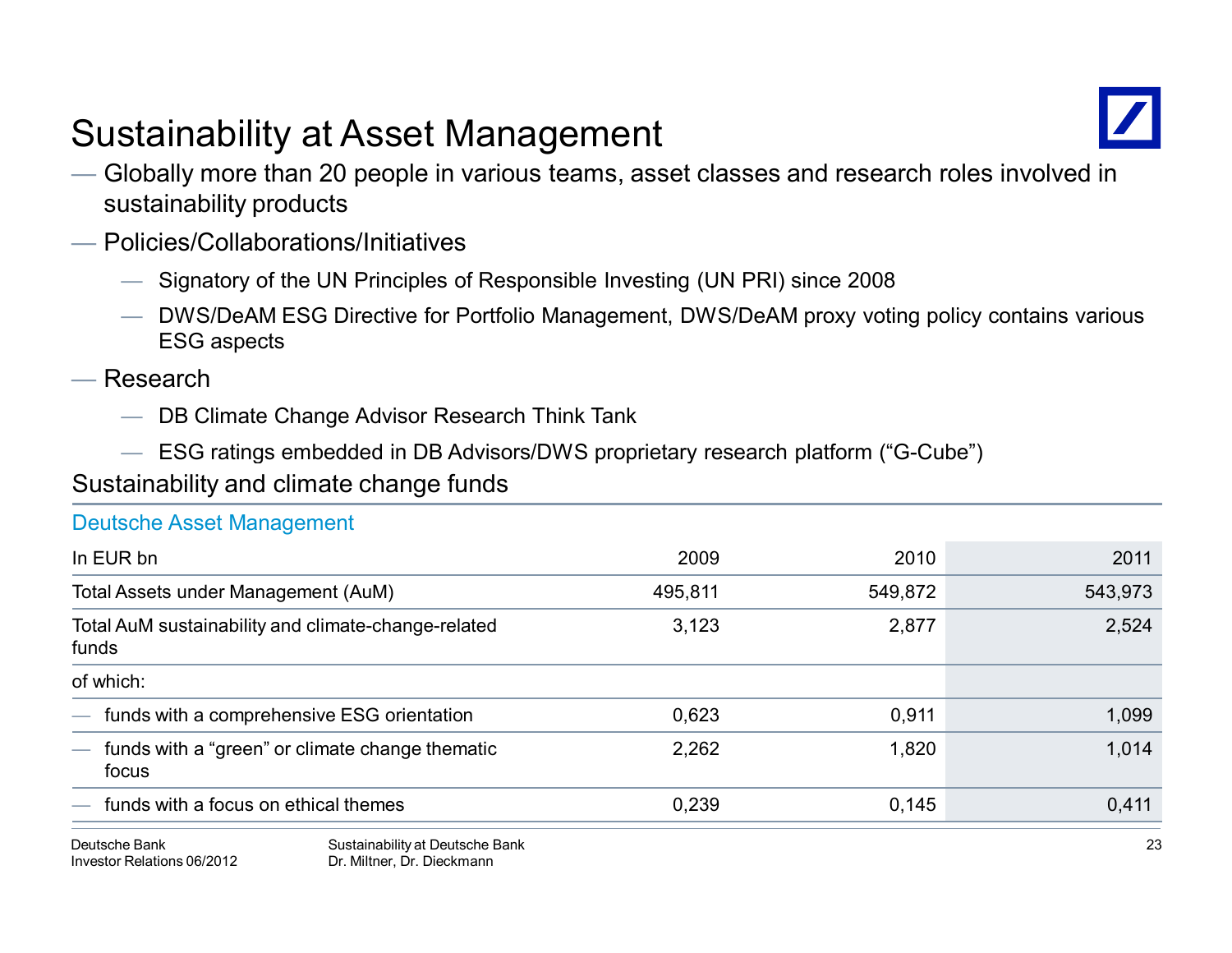



#### Financial overview and sustainability approach 1

2 Economics and Corporate Governance

#### 3**Environment**

4**Society**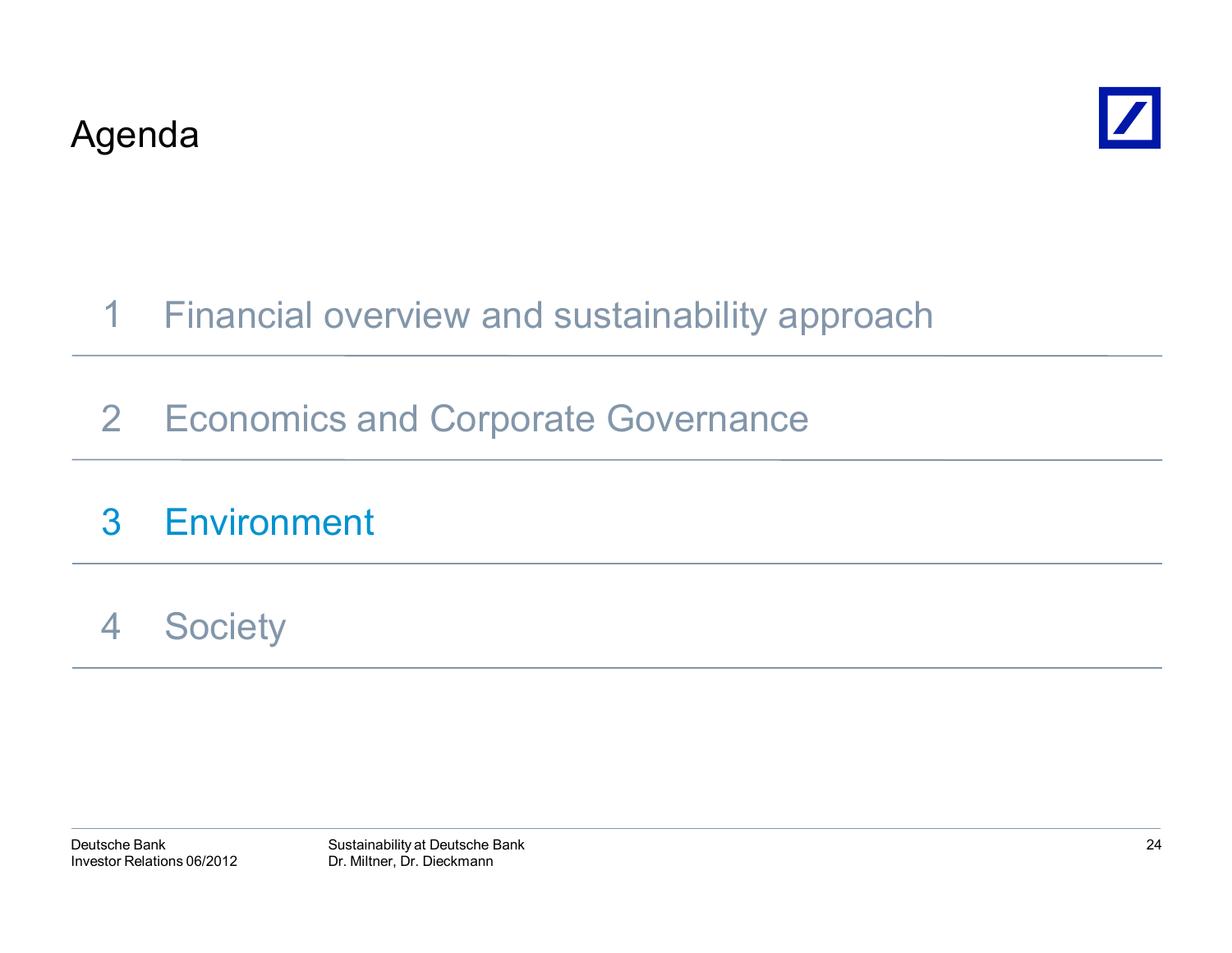### Deutsche Bank's climate strategy





### National and international policy dialogue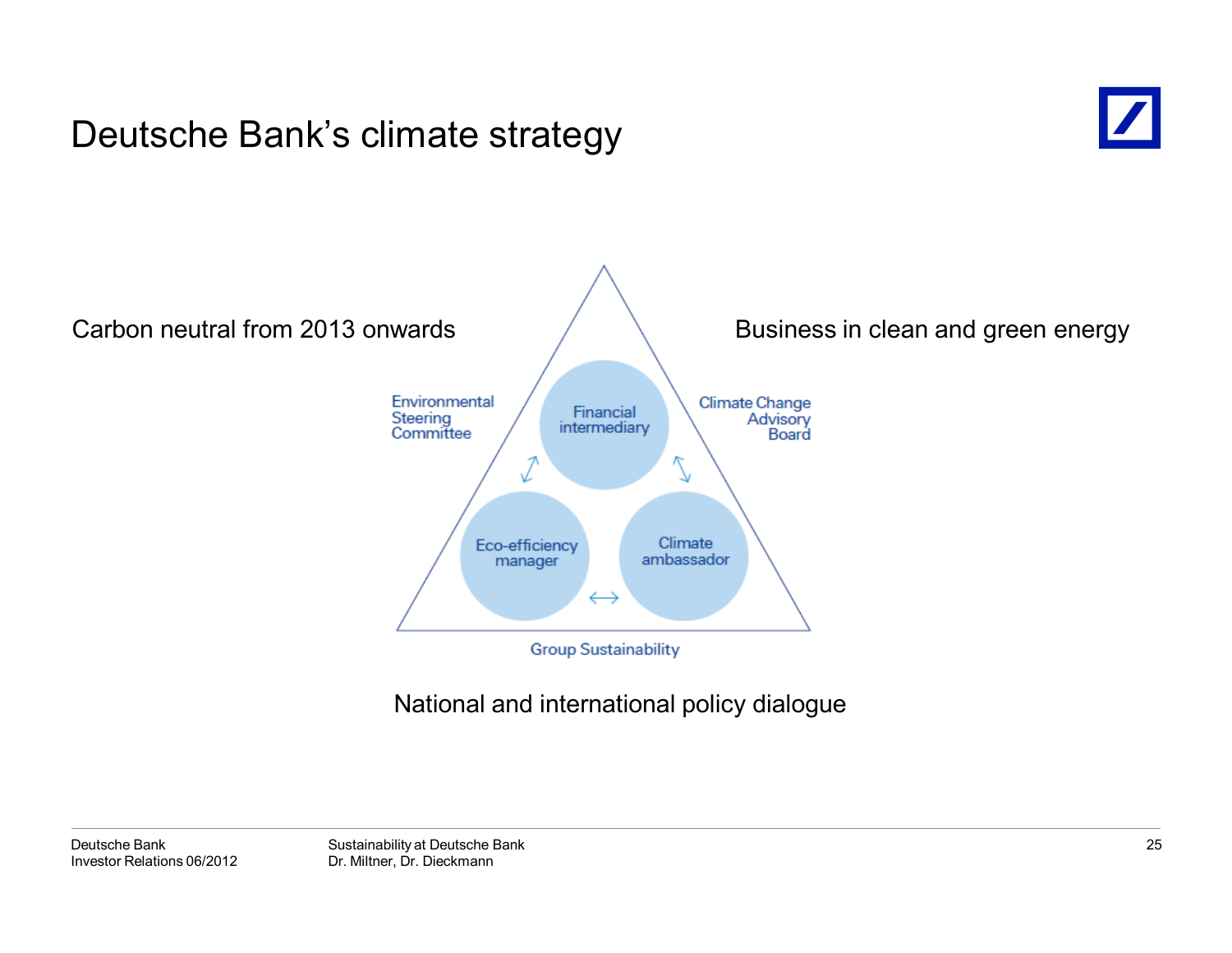# Areas of focus of the Environmental Steering Committee & the Climate Change Advisory Board



### Environmental Steering Committee Climate Change Advisory Board

Coordination of bank wide business and strategy approaches

#### DB involvement in policy related activities

- Efforts to improve the EU Emissions Trading Scheme
- Durban climate change conference and creation of the Green Climate Fund
- Rio+20 Sustainable Development conference

#### External initiatives

 Participation in Global Leadership Technology Exchange, UN Sustainable Energy for All, UN Global Compact, World Business Council for Sustainable Development, requests for conference sponsorship (majority turned down)

#### May 2011

- Future of nuclear energy
- Business implications of the new 5-year plan in China
- Water challenges and opportunities
- Revisiting shale gas risks and opportunities

#### October 2011

- Macro-economic developments and implications for the energy sector
- Tapping different sources of capital to finance energy and climate related investments
- Changing dynamics between East and West in the energy area
- Trends in China and India
- The 'Super' EU electricity grid

#### May 2012 (forthcoming)

- Sustainable/long-term capitalism
- Energy efficiency and Germany's energy transition
- Developments in China, with a comparison to India and Latin America
- **Agriculture**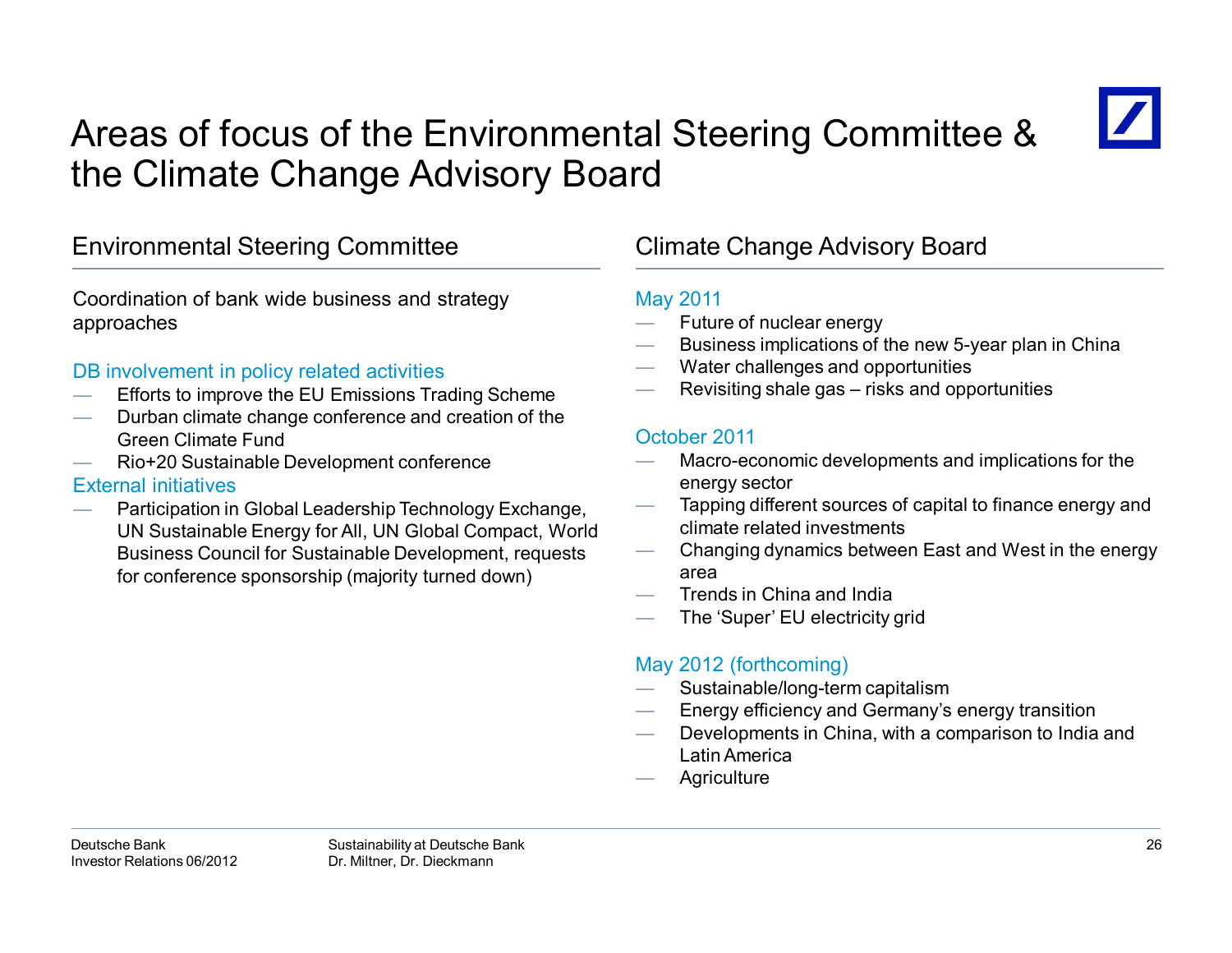

### Strategic initiative GET FiT Facilitate private sector investments in renewable energy in developing countries

From research to realization

- Concept presented for the first time in spring 2010
- Strong interest from public sector stakeholders and influence on international climate change negotiations
- Pilot country chosen in autumn 2011 with donor commitment processes currently ongoing

### Energy as driver of development



- Deutsche Bank as concept inventor, climate ambassador as well as credible and wellrespected sparring partner to the UN AGECC and the public sector in general
- Long-term commitment demonstrated during realization phase Deutsche Bank and KfW experts joined forces to address global challenge of poverty and climate change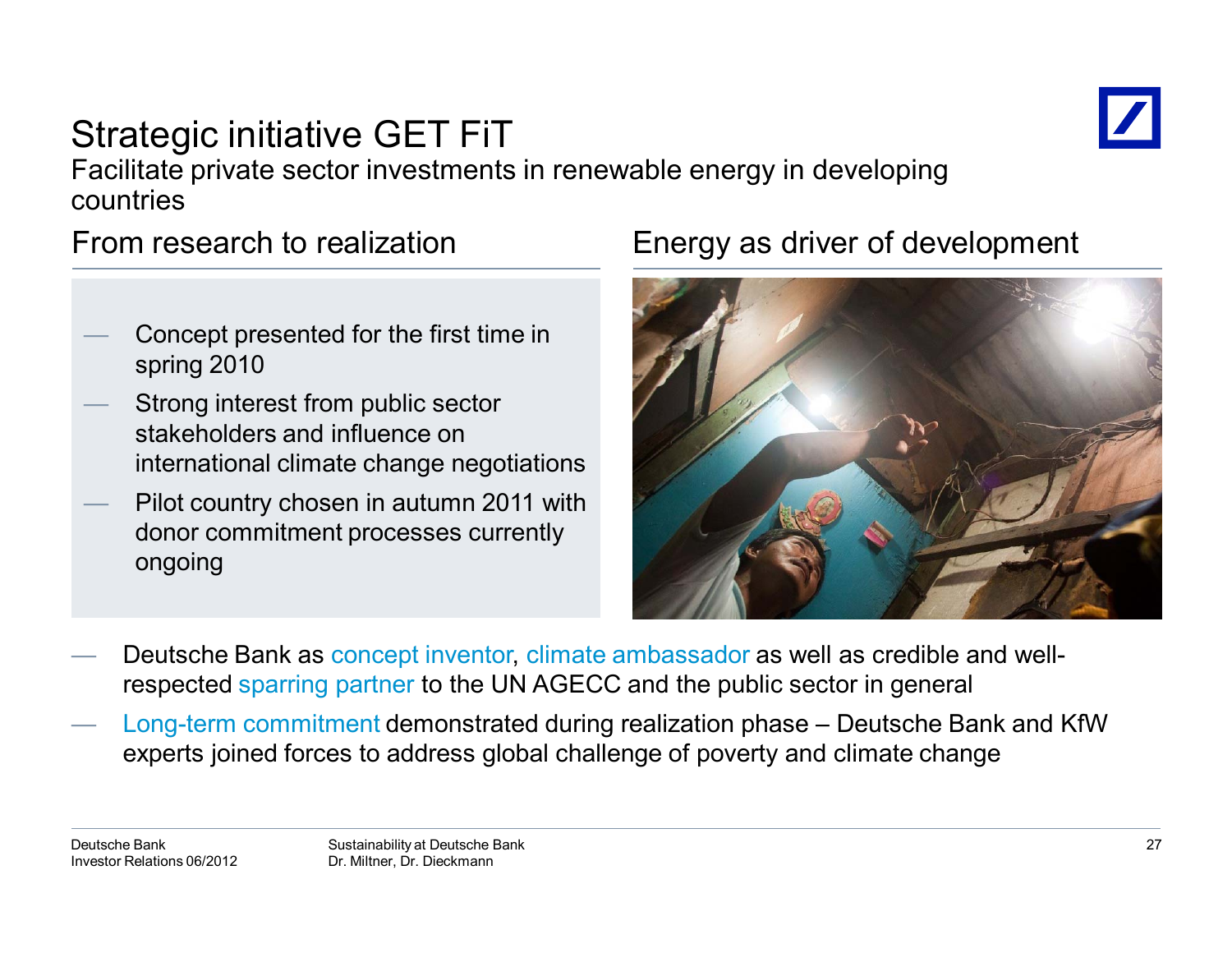



#### Financial overview and sustainability approach 1

- 2 Economics and Corporate Governance
- 3Environment
- 4**Society**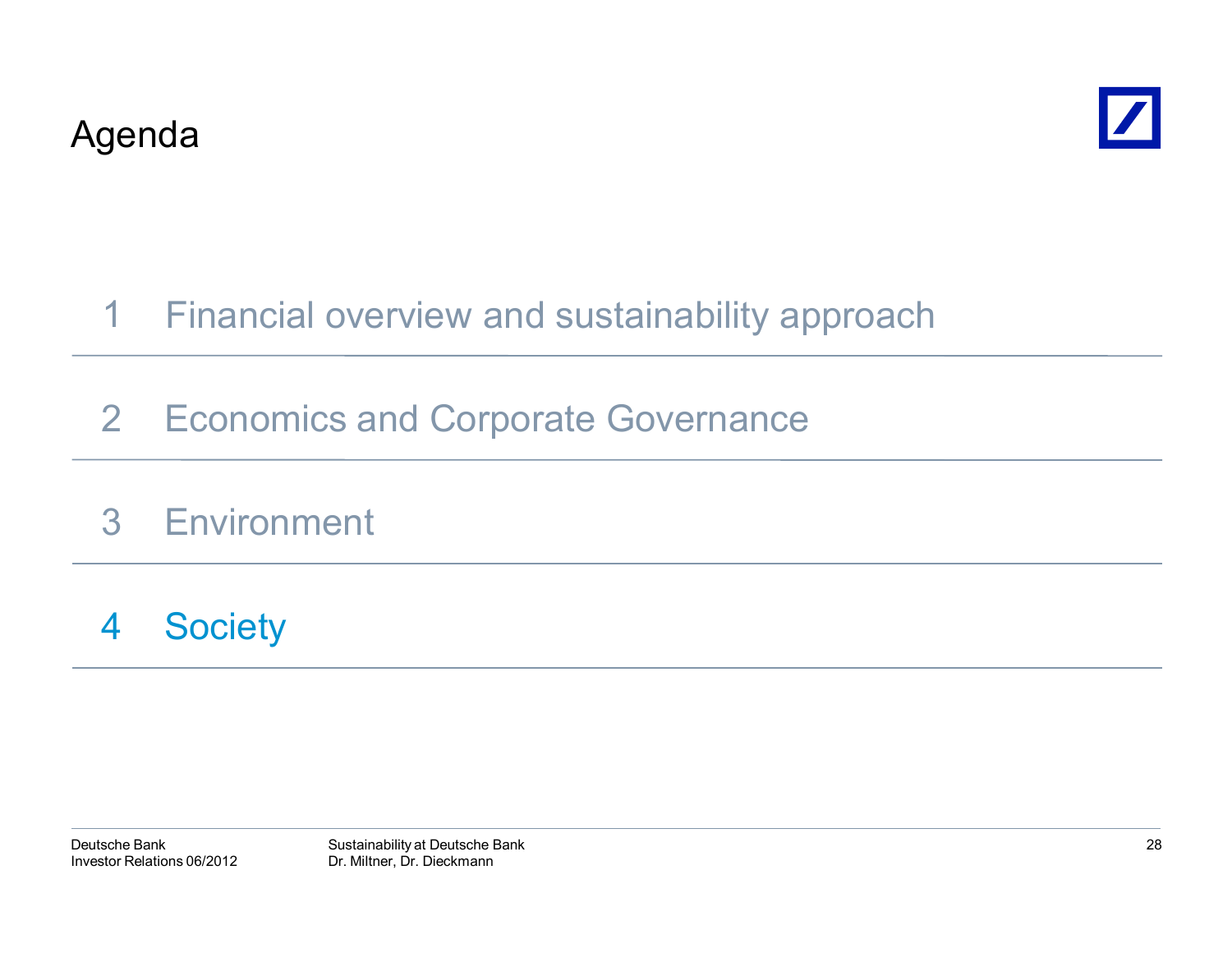# Deutsche Bank as an employer (1/3)





Note: Deutsche Postbank aligned its FTE definition to Deutsche Bank which reduced the Group number as of December 31, 2011 by 260 (prior periods not restated).

Sustainability at Deutsche Bank Dr. Miltner, Dr. Dieckmann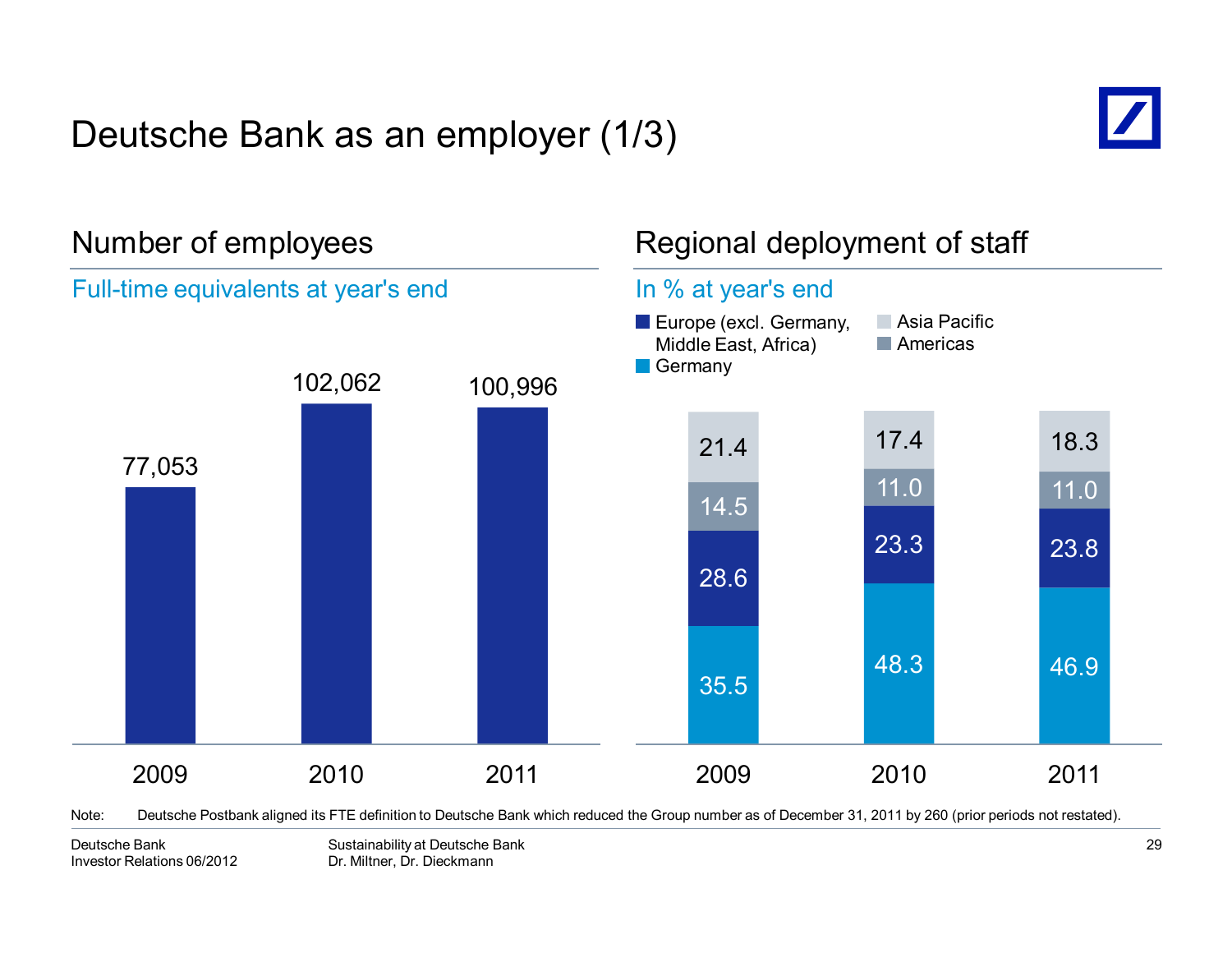## Deutsche Bank as an employer (2/3)





Sustainability at Deutsche Bank Dr. Miltner, Dr. Dieckmann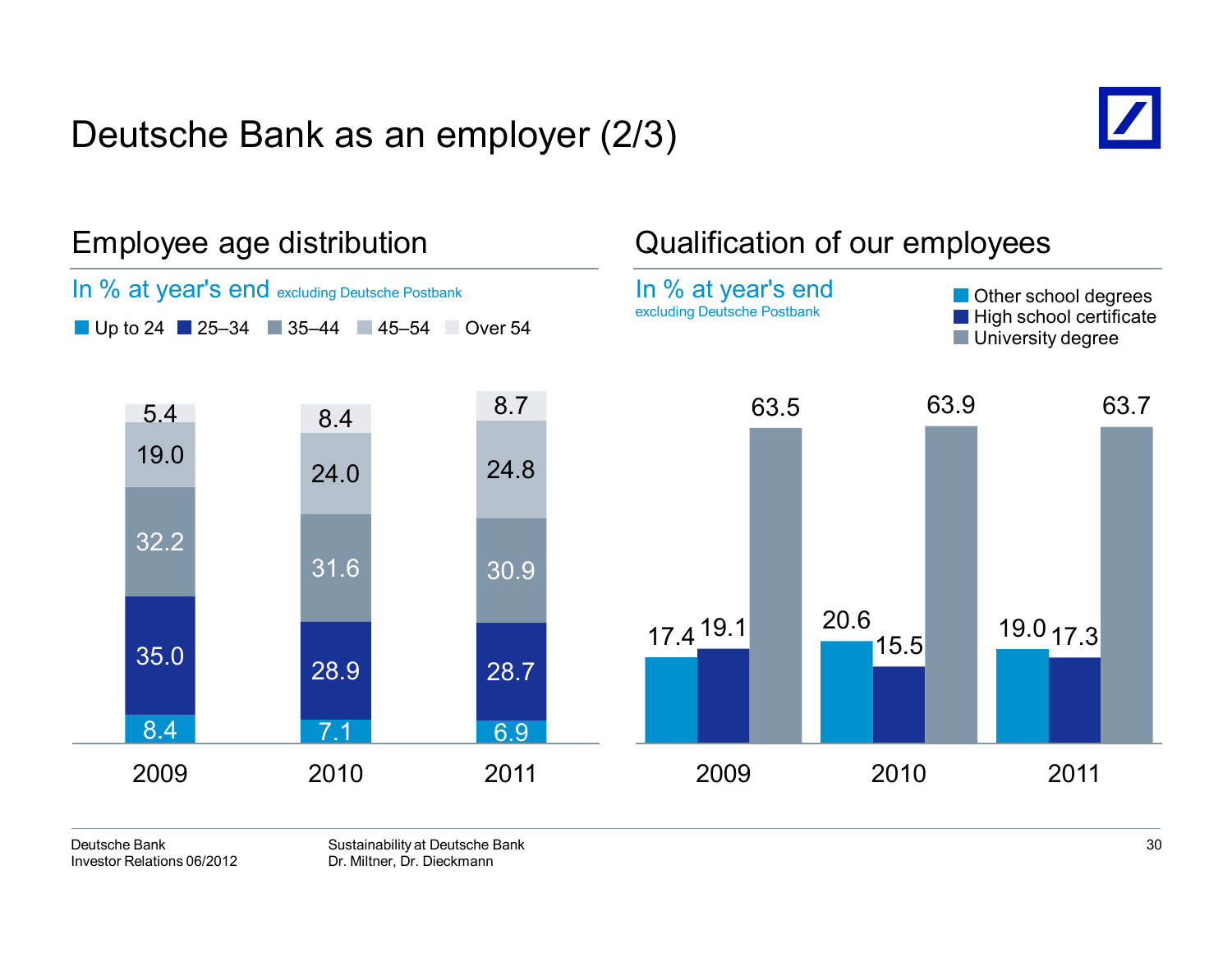### Deutsche Bank as an employer (3/3)



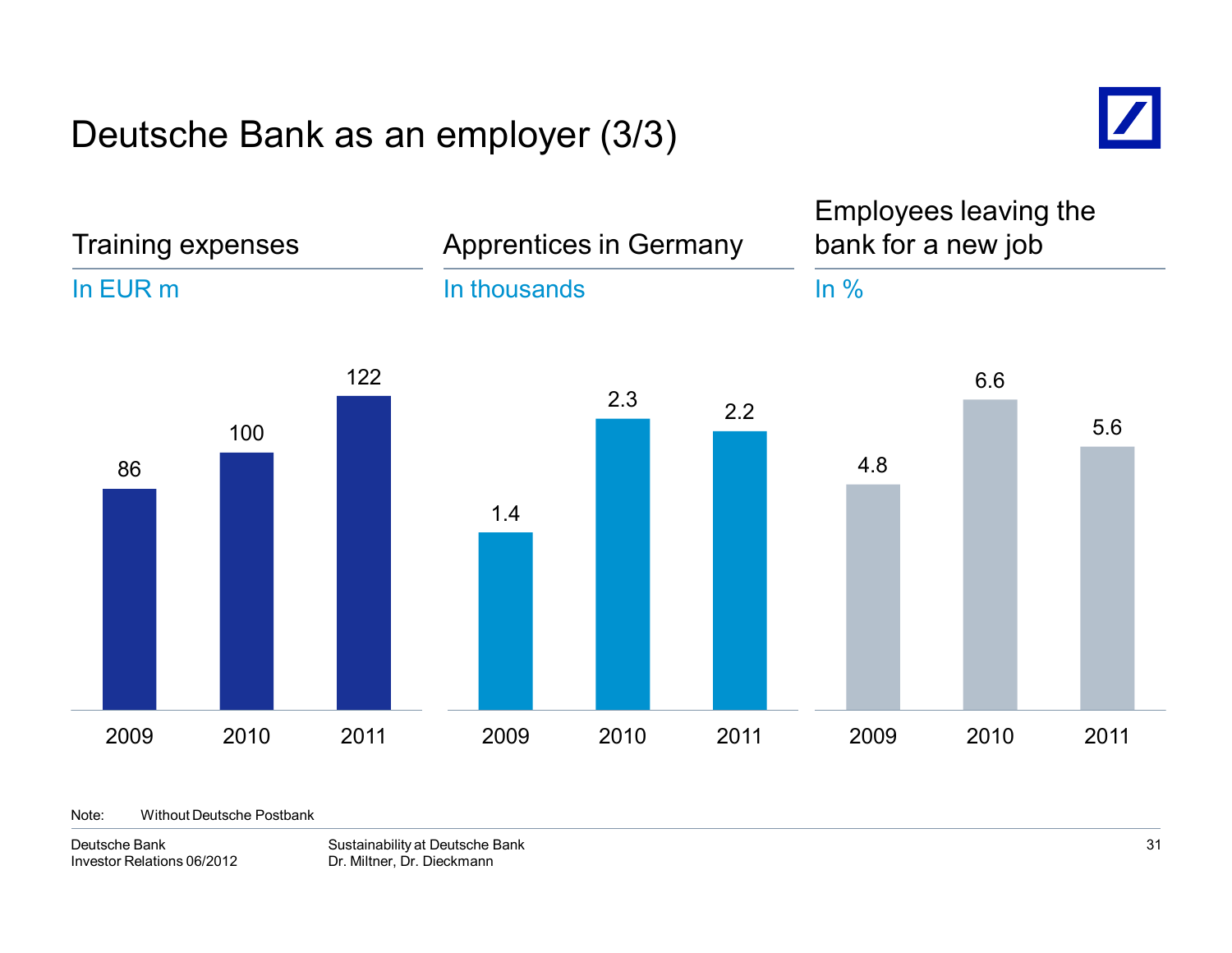### Employee commitment



Commitment is the overall bond between employees and the organisation they work in. In detail, commitment comprises three main elements: the emotional attachment to the Bank (identification), the willingness to go the 'extra mile' for the Bank (engagement) and the expectation to stay with the Bank (retention).



Note: In 2011 DB moved away from analyzing index scores towards analyzing % agreement scores

Sustainability at Deutsche Bank Dr. Miltner, Dr. Dieckmann Deutsche BankInvestor Relations 06/2012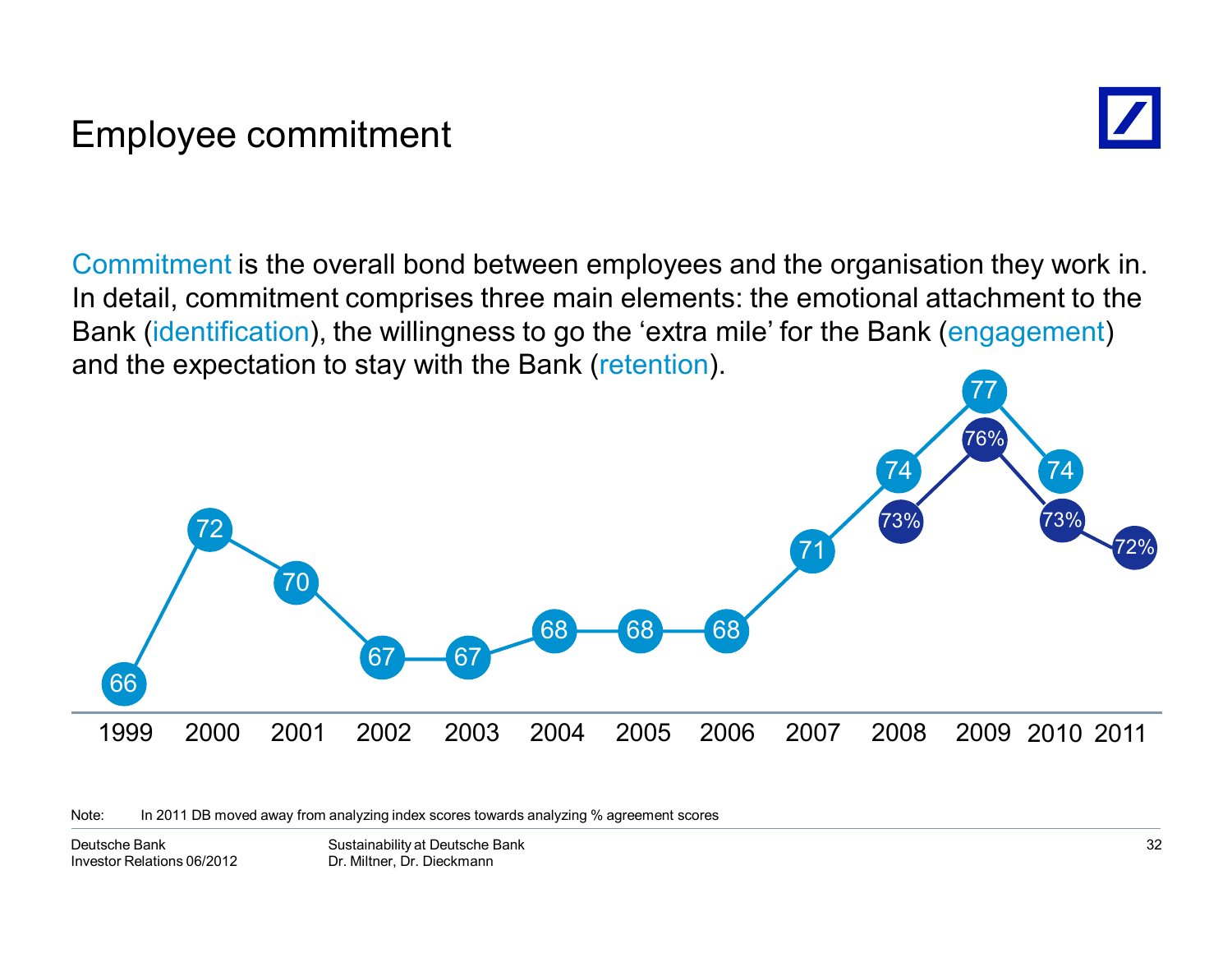### Diversity at Deutsche Bank



Target: Increase percentage of women in management positions

- Deutsche Bank Group committed itself to increase the worldwide proportion of its female senior executives at the Managing Director and Director levels to 25 percent by the end of 2018 and the proportion of female officers to 35 percent by the end of 2018 (DAX 30 self-commitment)
- 2011: Deutsche Bank met the 2011 senior executive target of 17 percent and outperformed the officer target of 29.3 percent, reaching 29.7 percent.

Accomplished Top Leaders Advancement Strategy (ATLAS)

Programme, established in 2009, to select women every year from all business units and regions to groom suitable candidates for the bank's top management.

Total percentage of women, in %



Percentage of women in management positions, in % (Managing Director, Director)



### Regional diversity

Reach and local presence in over 70 countries and with staff from more than 135 nations

(1) 2010 excluding Deutsche Postbank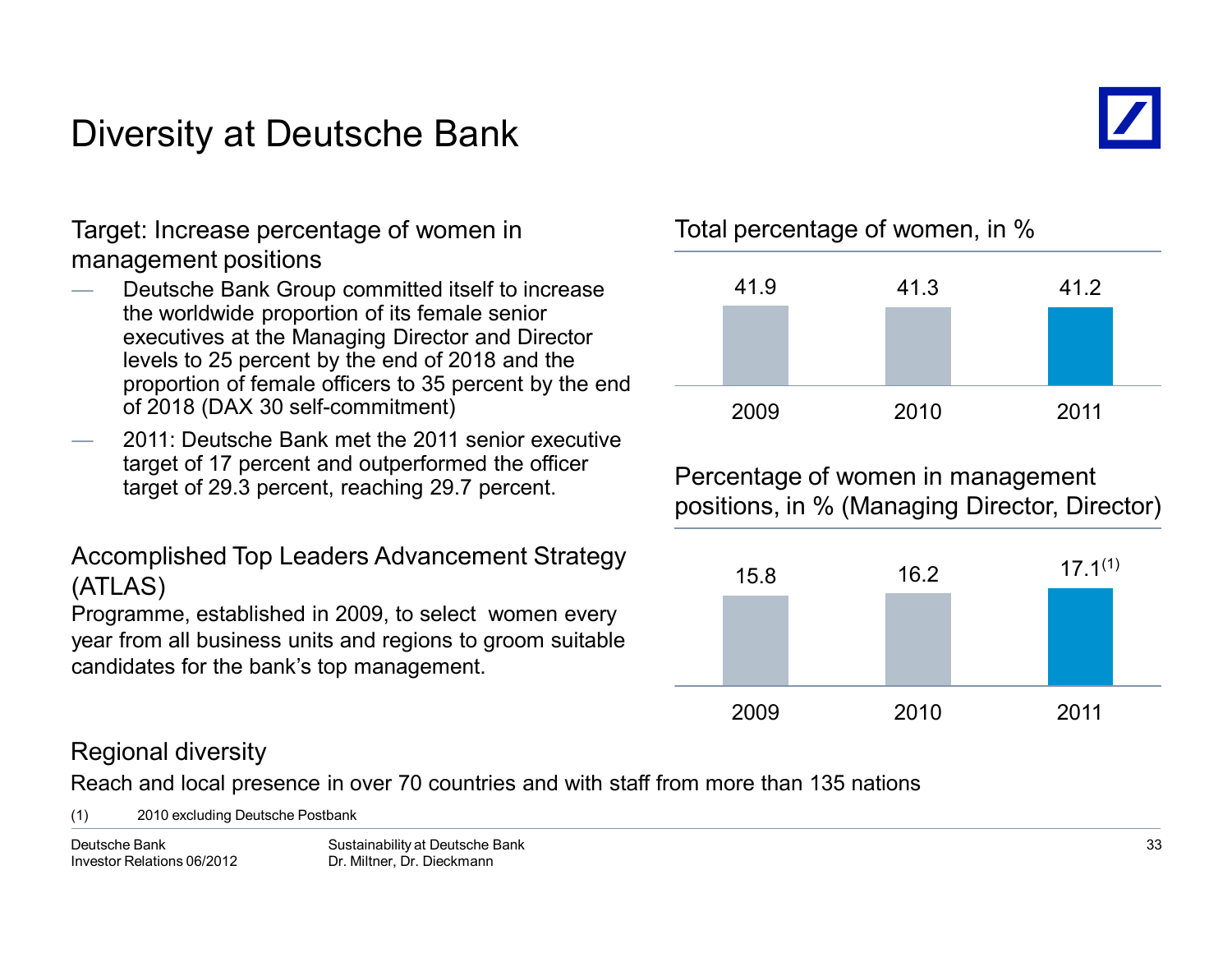# Deutsche among top 10% in sustainability ratings



### Sustainalytics<sup>(1)</sup>



### $SAM<sup>(2)</sup>$



(1) Source: Sustainalytics, Sep 2011

(2) Source: SAM Research Inc., Sep 2011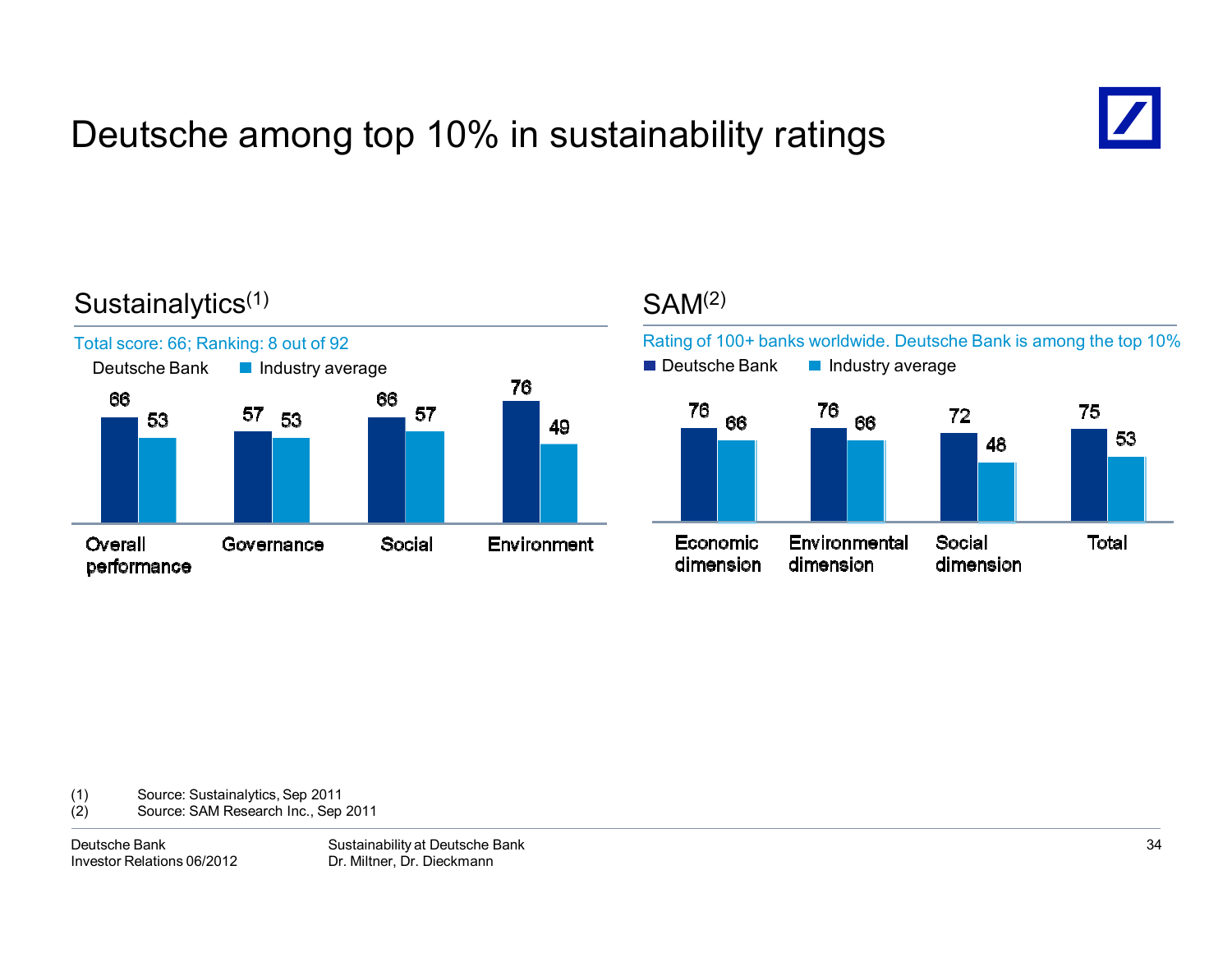Deutsche Bank

Investor Relations 06/2012



# Additional information

Passion to Perform

Sustainability at Deutsche Bank Dr. Milton, Dr. Dieckmann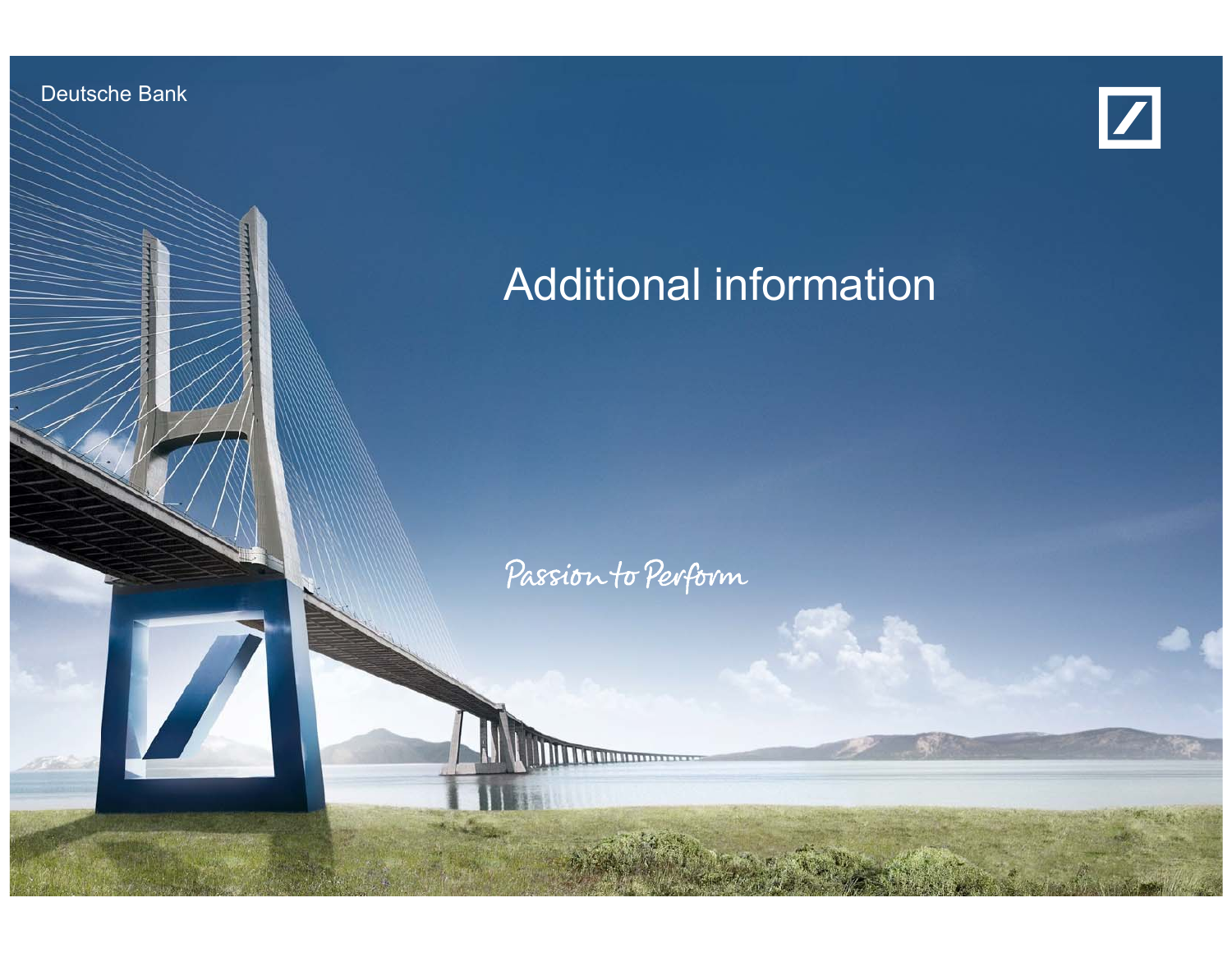### The new Deutsche Bank leadership team



#### **Group Executive Committee**

#### **Management Board**

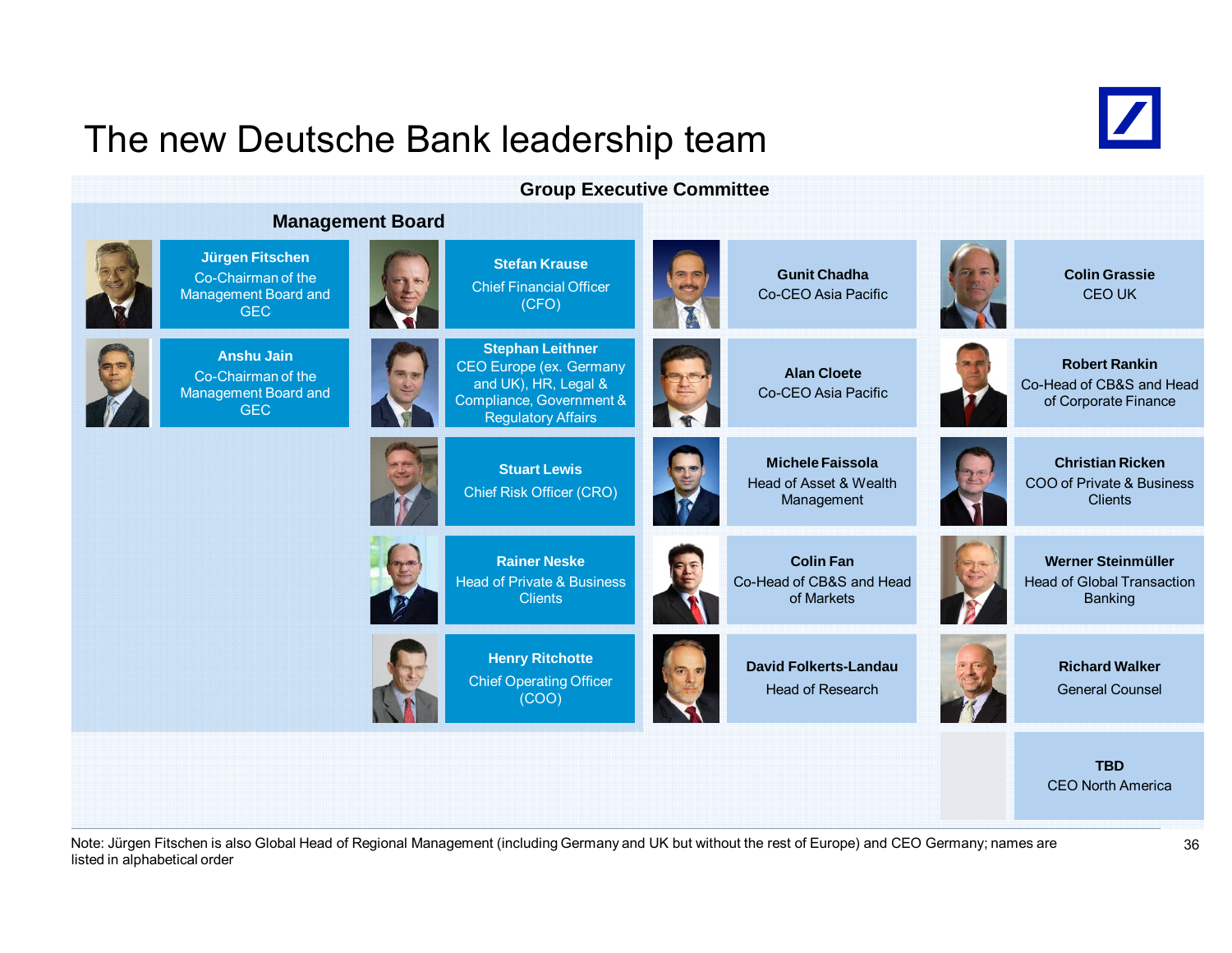# Function of the Supervisory Board and Management Board

Supervisory Board (20 members):



for senior management functions

— Develops recommendations that are presented to the Management

Board for decisions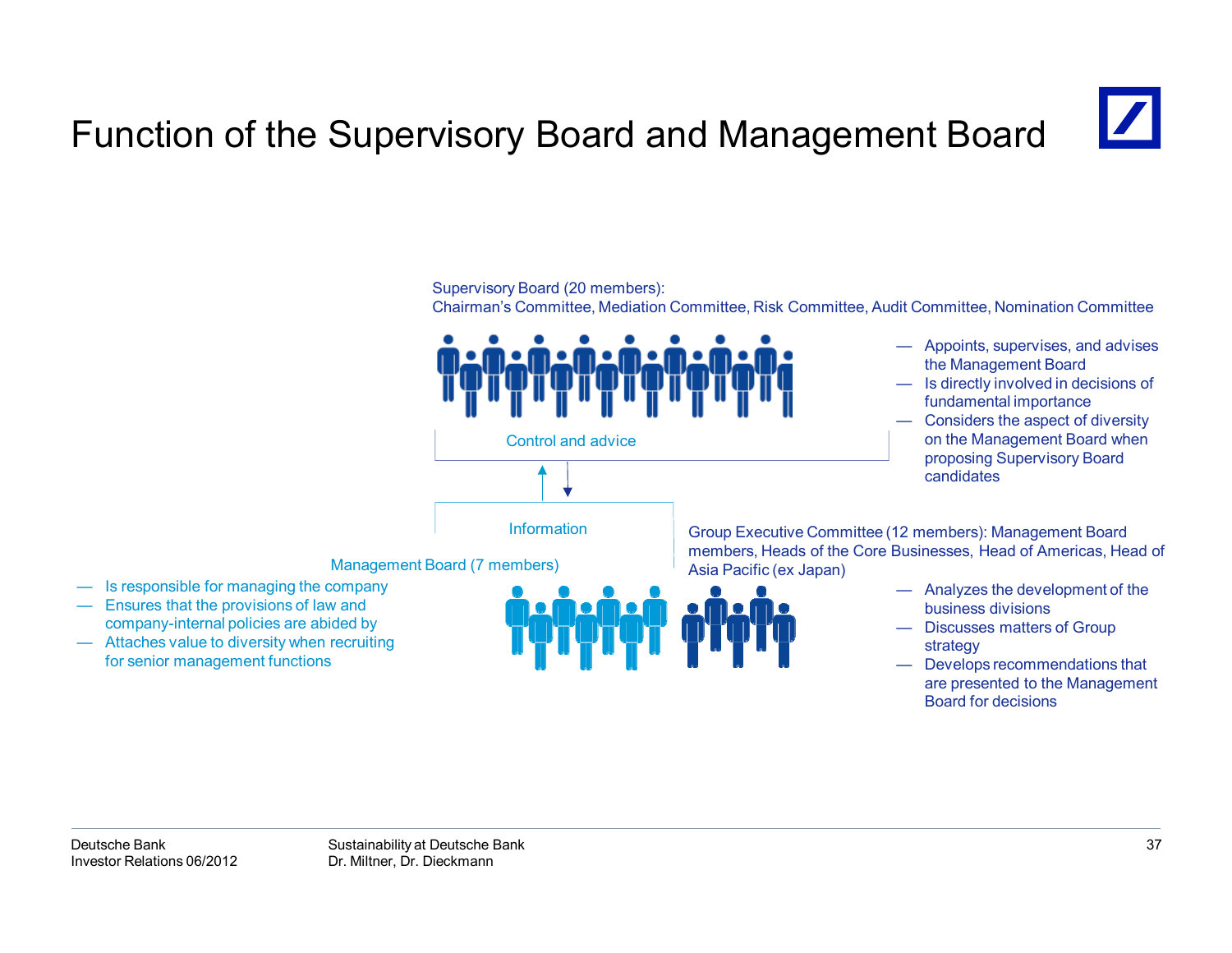### Members of Deutsche Bank's Supervisory Board



| <b>Member</b>                                                                                                                                                                                                           | <b>Principal Occupation</b>                                                     |                                                              |
|-------------------------------------------------------------------------------------------------------------------------------------------------------------------------------------------------------------------------|---------------------------------------------------------------------------------|--------------------------------------------------------------|
| Dr. Paul Achleitner                                                                                                                                                                                                     | Chairman of the Supervisory Board of Deutsche Bank AG                           |                                                              |
| Dr. Karl-Gerhard Eick                                                                                                                                                                                                   | Management Consultant, KGE Asset Management & Consulting Ltd.                   |                                                              |
| Katherine Garrett-Cox                                                                                                                                                                                                   | Chief Executive Officer, Alliance Trust PLC                                     | Shareholder<br>Representatives<br>in accordance              |
| Prof. Dr. Henning Kagermann                                                                                                                                                                                             | President of acatech - German Academy of Science and Engineering                |                                                              |
| Suzanne Labarge                                                                                                                                                                                                         | Member of the Board of Directors of Coca-Cola Enterprises Inc. and XL Group plc |                                                              |
| Peter Löscher<br>Chairman of the Management Board of Siemens AG                                                                                                                                                         |                                                                                 | with the German                                              |
| Chairman of the Management Board of E.ON AG<br>Dr. Johannes Teyssen                                                                                                                                                     |                                                                                 | <b>Stock Corporation</b>                                     |
| Tilman Todenhöfer<br>Managing Partner of Robert Bosch Industrietreuhand KG                                                                                                                                              |                                                                                 | Act                                                          |
| Supervisory Board member of Bilfinger Berger SE, Sartorius AG, Wuppermann AG (Chair),<br>Prof. Dr. Klaus Rüdiger Trützschler<br>Zwiesel Kristallglas AG (Chair); Member of the Administrative Board of Wilh. Werhahn KG |                                                                                 |                                                              |
| Werner Wenning                                                                                                                                                                                                          | Chairman of the Supervisory Board of E.ON AG                                    |                                                              |
| <b>Karin Ruck</b>                                                                                                                                                                                                       | Deputy Chairperson of the Supervisory Board of Deutsche Bank AG                 |                                                              |
| Wolfgang Böhr                                                                                                                                                                                                           | Deutsche Bank AG                                                                |                                                              |
| <b>Alfred Herling</b>                                                                                                                                                                                                   | Deutsche Bank AG                                                                | Employee                                                     |
| <b>Martina Klee</b>                                                                                                                                                                                                     | Deutsche Bank AG                                                                | Representatives                                              |
| <b>Henriette Mark</b>                                                                                                                                                                                                   | Deutsche Bank AG                                                                | in accordance<br>with the German<br><b>Stock Corporation</b> |
| <b>Gabriele Platscher</b>                                                                                                                                                                                               | Deutsche Bank AG                                                                |                                                              |
| <b>Rudolf Stockem</b><br>Trade Union Secretary to United Services Union                                                                                                                                                 |                                                                                 | Act                                                          |
| <b>Marlehn Thieme</b>                                                                                                                                                                                                   | Deutsche Bank AG                                                                |                                                              |
| <b>Stefan Viertel</b>                                                                                                                                                                                                   | Deutsche Bank AG                                                                |                                                              |
| <b>Renate Voigt</b>                                                                                                                                                                                                     | Deutsche Bank AG                                                                |                                                              |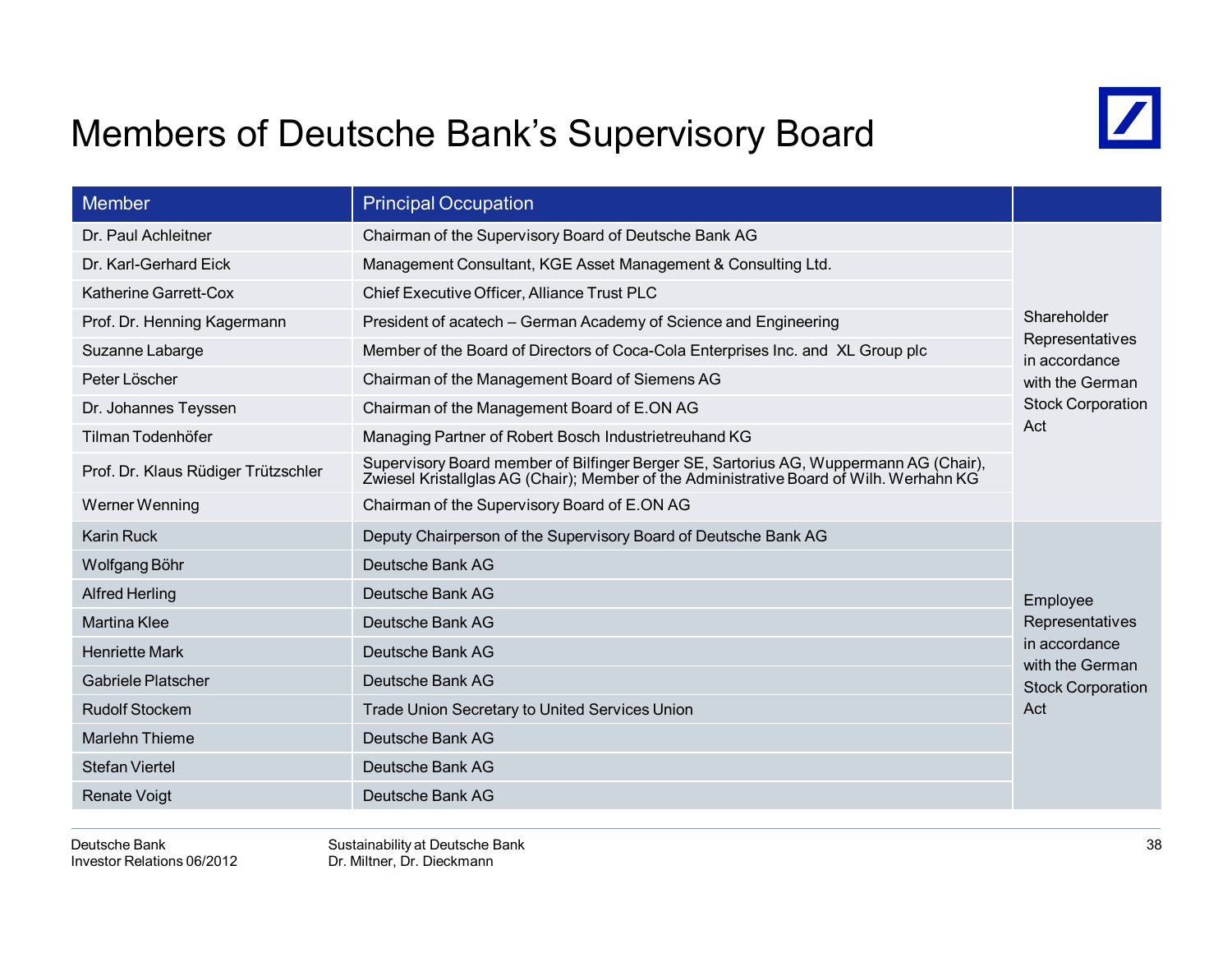### Compensation Governance structure enhancements



DB has further enhanced its existing Global Reward Governance Structure to ensure even better oversight and control for all compensation structures and practices on a group-wide basis. Core processes have been strengthened to align with the new European (CRD and CEBS) and German regulations (InstitutsvergütungsVerordnung – InstVV -) and one committee, the IRCC, has been added to enable DB to run a consistent approach on this specific clawback which is now applicable to all employees with Deferred Awards (see next slide re applicable clawbacks)

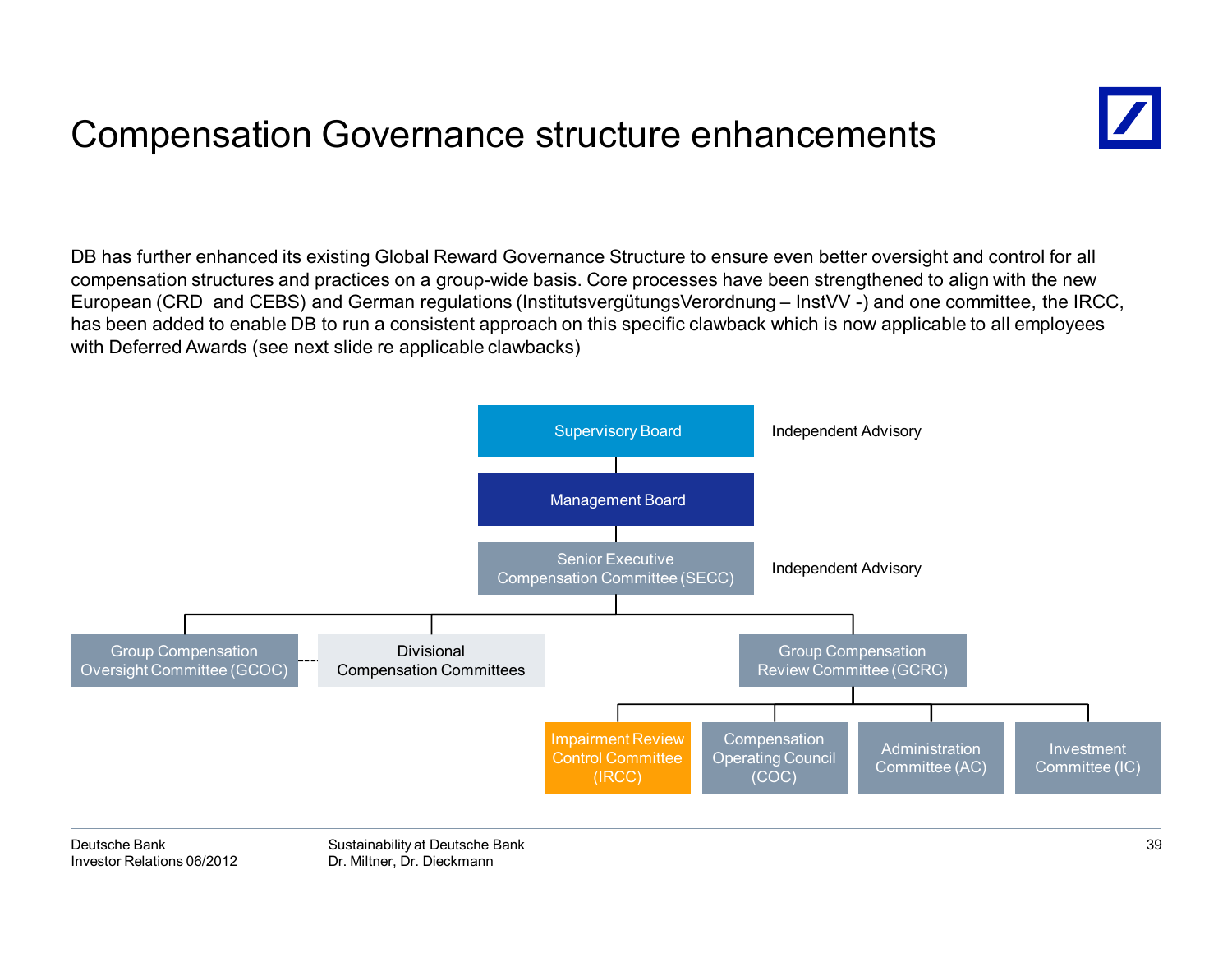# DB Group 2011 Compensation Structures & Clawback Provisions





- Group or Divisional Performance (NIBT) Provision
	- Vesting REA and RIA tranches are subject to forfeiture if Group or Divisional NIBT is negative
	- Only Group NIBT will apply for Infrastructure & Regional Management
- Performance Forfeiture Clawback
	- Up to 100% of outstanding RIA tranches are subject to forfeiture due to revenue impairment
- Policy/Regulatory Breach Clawback
	- Vesting REA and RIA tranches are subject to forfeiture of all vesting tranches within 12 months after the incident if an employee breaches a DB Group policy or procedure or any applicable laws or regulations imposed other than by the Bank
	- EUA is subject to clawback during the retention period in the event of Voluntary Termination, Termination for Cause, or Breach of Policy



### 100% Cash

#### Deferred Award

- 50% **Restricted Incentive**  *(restricted cash award; 3 year equal tranche vest)*
- 50% **Restricted Equity**  *(restricted equity award; 3 year equal tranche vest)*
- Performance Forfeiture Clawback
	- Up to 100% of outstanding RIA tranches are subject to forfeiture due to revenue impairment
- Policy/Regulatory Breach Clawback
- Vesting REA and RIA tranches are subject to forfeiture of all vesting tranches within 12 months after the incident if an employee breaches a DB Group policy or procedure or any applicable laws or regulations imposed other than by the Bank

Performance & Clawback Provisions

Performance & Clawback Provisions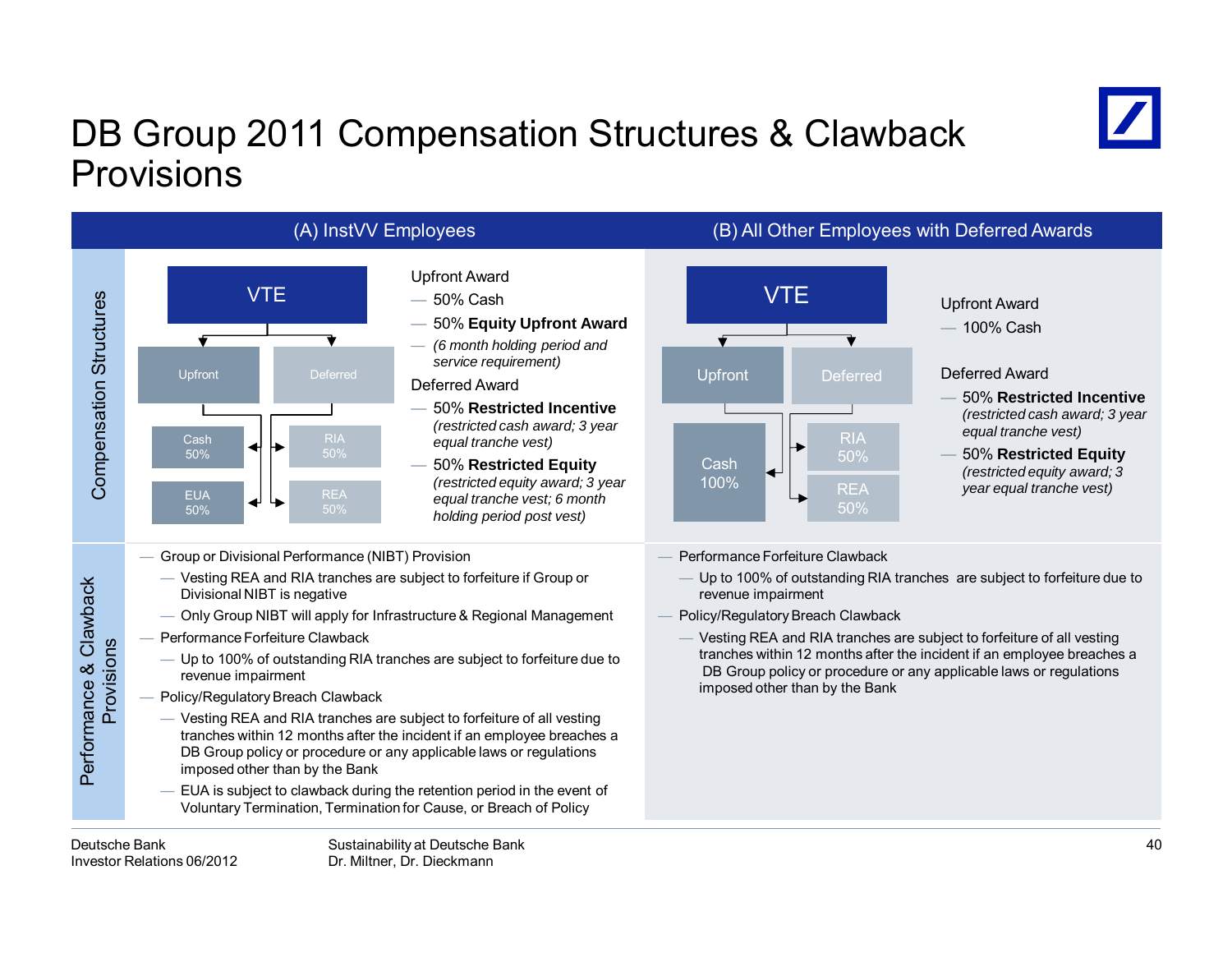### Environmental Steering Committee and Climate Change Advisory Board



| <b>Environmental Steering</b><br><b>Committee Chair:</b><br><b>Caio Koch-Weser</b><br><b>Vice Chairman, Deutsche Bank</b><br><b>Group</b> | Members: Corporate & Investment Bank, Asset Management, Private Wealth<br>Management, Private & Business Clients, Communications, Compliance, Corporate<br>Development/Corporate Investments, Corporate Real Estate/Global Sourcing, Risk<br>Management, DB Research, Group Sustainability |  |  |
|-------------------------------------------------------------------------------------------------------------------------------------------|--------------------------------------------------------------------------------------------------------------------------------------------------------------------------------------------------------------------------------------------------------------------------------------------|--|--|
| <b>Climate Change Advisory Board</b><br><b>Members</b>                                                                                    | <b>Principal Occupation</b>                                                                                                                                                                                                                                                                |  |  |
| <b>Lord Browne</b>                                                                                                                        | MD and Managing Partner, Europe, of Riverstone Holdings and former CEO of BP (UK)                                                                                                                                                                                                          |  |  |
| John Coomber                                                                                                                              | Member of the Board of Directors, Swiss Re, Chairman of the Climate Group, and Chief<br>Executive, The Pension Cooperation (UK)                                                                                                                                                            |  |  |
| <b>Fabio Feldmann</b>                                                                                                                     | CEO, Fabio Feldmann Consultores and former Executive Secretary, Brazilian Forum on<br>Climate Change (Brazil)                                                                                                                                                                              |  |  |
| Dr. Jamshed Irani                                                                                                                         | Director, Tata Sons Limited (India)                                                                                                                                                                                                                                                        |  |  |
| Amory B. Lovins                                                                                                                           | Chairman and Chief Scientist, Rocky Mountain Institute (USA)                                                                                                                                                                                                                               |  |  |
| Lord Oxburgh                                                                                                                              | Member of the Advisory Board, Climate Change Capital and former Chairman of Shell<br>(UK)                                                                                                                                                                                                  |  |  |
| Prof. Hans Joachim Schellnhuber                                                                                                           | CBE, Director of Potsdam Institute for Climate Impact Research (Germany)                                                                                                                                                                                                                   |  |  |
| <b>Prof. Robert Socolow</b>                                                                                                               | Professor/Co-Director, The Carbon Mitigation Initiative, Princeton University (USA)                                                                                                                                                                                                        |  |  |
| Prof. Dr. Klaus Toepfer                                                                                                                   | Former Federal Minister for Environment, Nature Conservation, and Nuclear Safety,<br>Germany (Germany)                                                                                                                                                                                     |  |  |
|                                                                                                                                           |                                                                                                                                                                                                                                                                                            |  |  |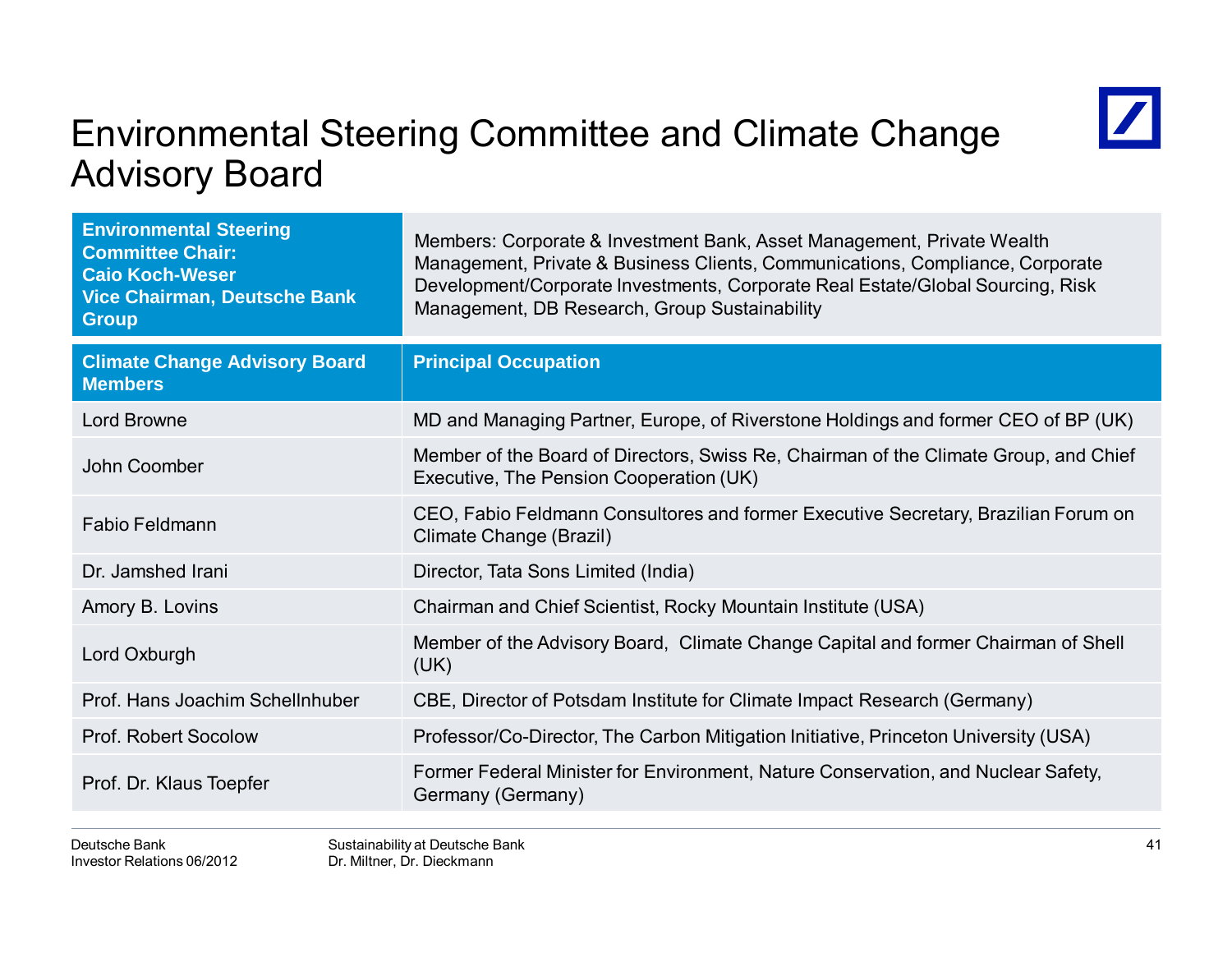### Holistic risk management approach





#### Our commitment to international standards is an integral part of our internal policy framework

Deutsche BankInvestor Relations 06/2012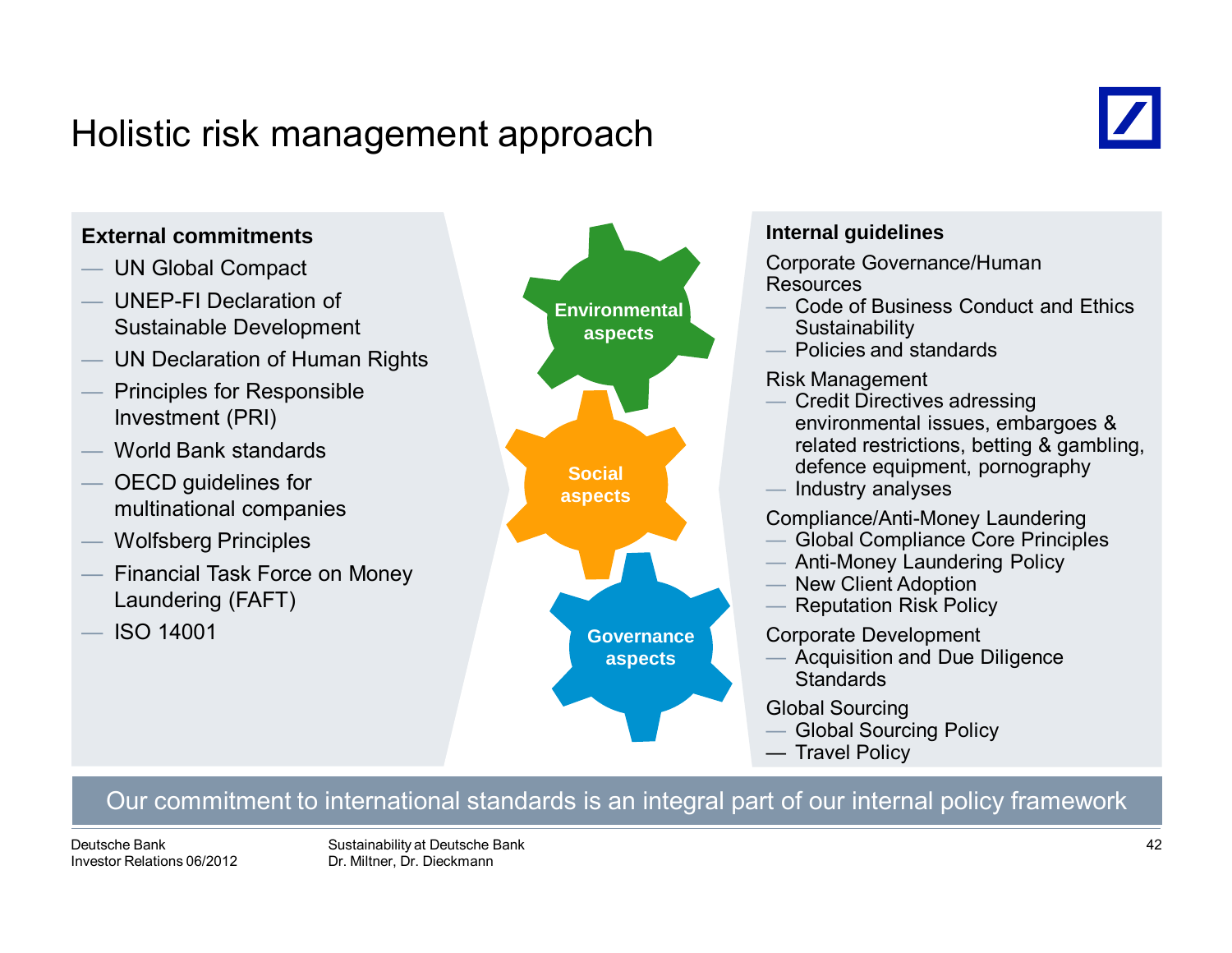### Carbon neutrality achievements



- Incentivised greater than expected energy savings, helping to reduce the cost of the carbon neutral commitment.
- EUR 16.9 million in energy cost savings between 2008 and end of 2012. Savings are ongoing and represent a 20% return on investment
- Created an essential building block for our climate change related businesses
- Matches similar commitments by clients and peers 59% of top 500 companies have an emission reduction target (including 71% in the financial sector), up from 41% in 2008.
- Enhanced our expertise leading to a new source of business:
	- two high-profile externally mandated funds
	- a potential mandate from China's Ministry of Finance
	- positioning for emerging multi-billion Euro energy efficiency markets in California, the UK, and Germany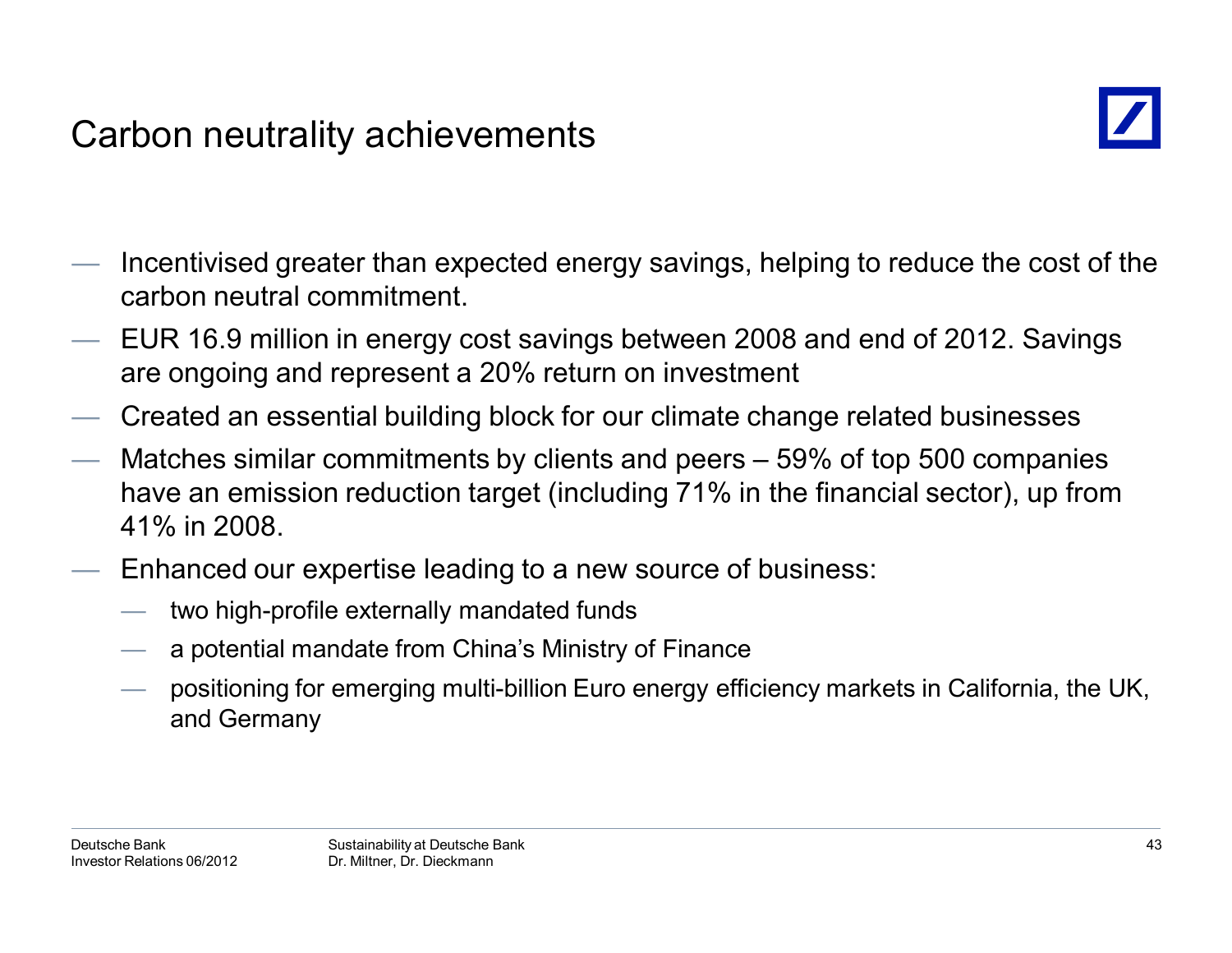### Greentowers – benchmark for future projects



In the course of Europe's most comprehensive reconstruction project, Deutsche Bank's towers in Frankfurt, Germany, are one of the most environmentally friendly high-rise buildings in the world.

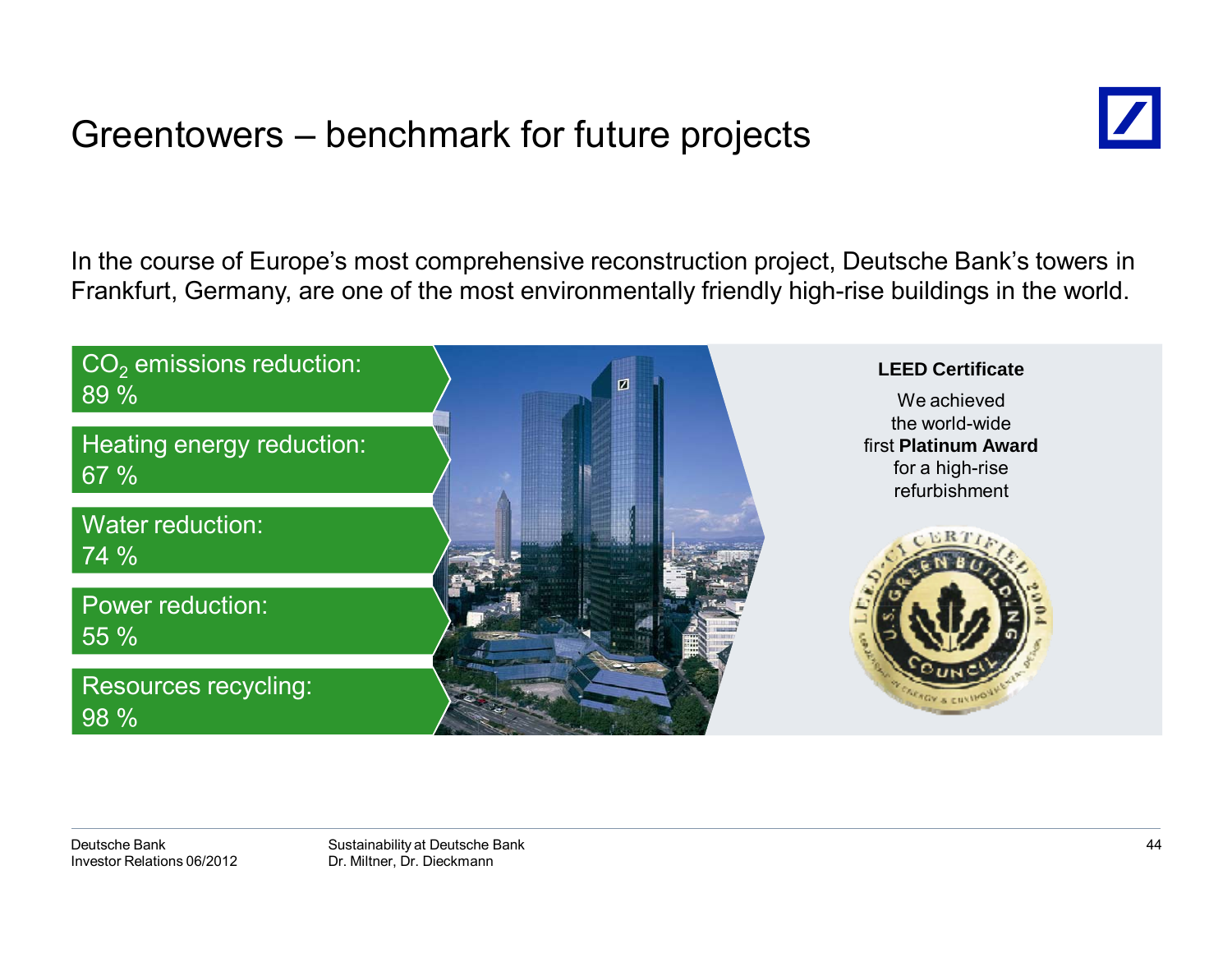

# Desertec – DB as founding member of the Desertec Industrial Initiative (Dii)

### The Desertec vision



### Key Facts

- Created in November 2009 DB as founding member
- Today, Dii has 19 shareholders and more than 30 associated partners from 14 countries in Europe an MENA
- Substantial increase in public awareness achieved
- Roll-out plan to be issued in the course of 2012

- Private sector consortium as think tank for one of the world's most ambitious energy cooperation projects
- DB's continued support for the Desertec project is emblematic of its climate and financial leadership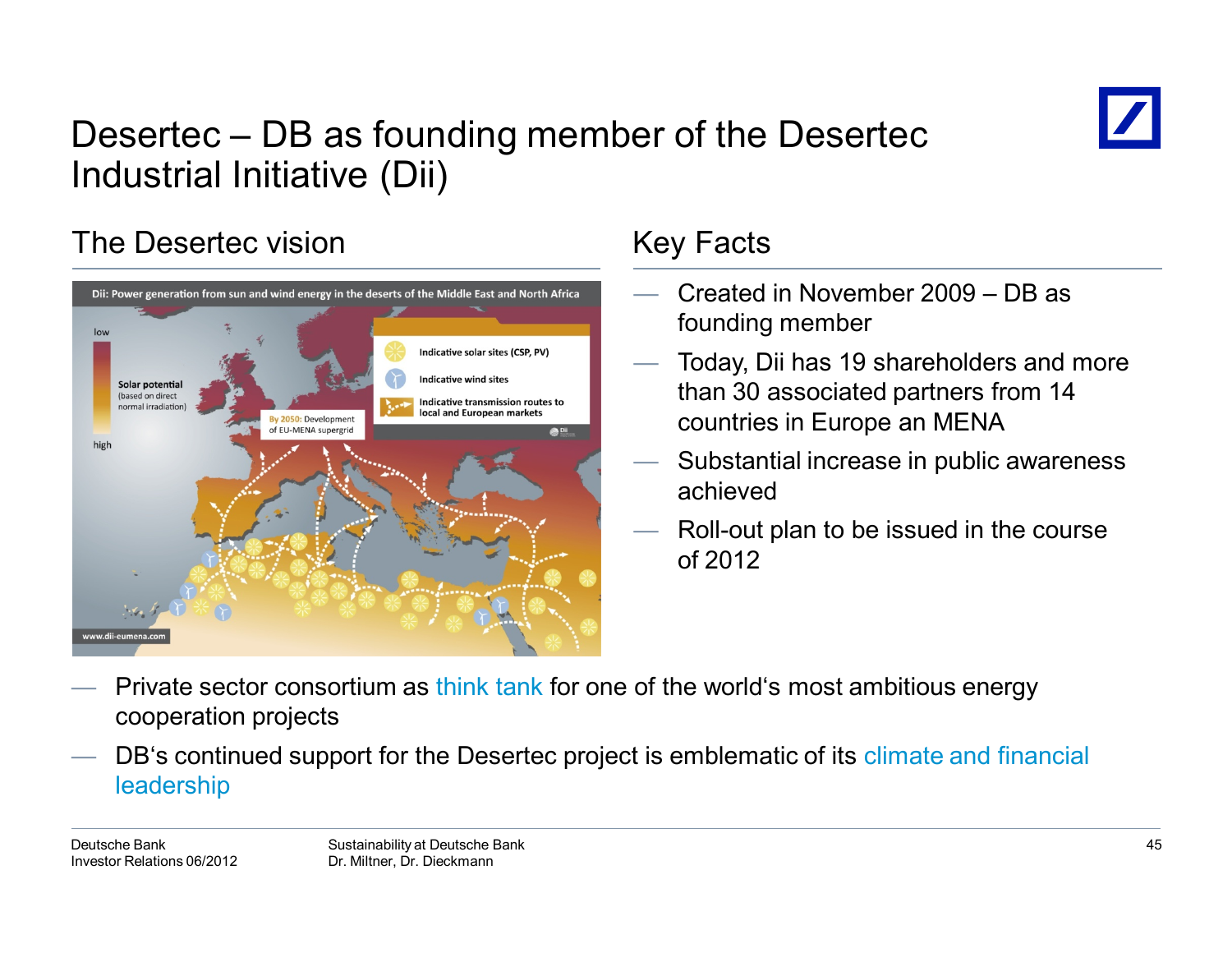# Human and labor rights



### Human rights

- International guidelines (e.g. the World Bank Standards, the OECD Principles for Multinational Enterprises, the UN Global Compact Principles) are applied in our business
- Deutsche Bank's Code of Conduct requires to maintain equal opportunities by not discriminating based on age, disability, ethnic background, skin color, gender, pregnancy, sexual orientation and identity, nationality, religion, civil status, or any other characteristic
- In 2010 we started a human rights program to further raise consciousness
- Deutsche Bank joined a combined initiative with other banks such as UBS, CS, Barclays etc to develop a guidance for the implementation of Ruggie's "Protect, Respect and Remedy' Framework for Business and Human Rights" (The Thun Group)

### Labor rights

- Close and trusting collaboration with labor representatives is maintained
- International Labor Organization's (ILO) standards are strictly followed
- Deutsche Bank's Vendor's Code of Conduct includes the recognition of equal opportunities and the right to collective bargaining and adequate minimum wage and benefits – in case of violation, we end the business relationship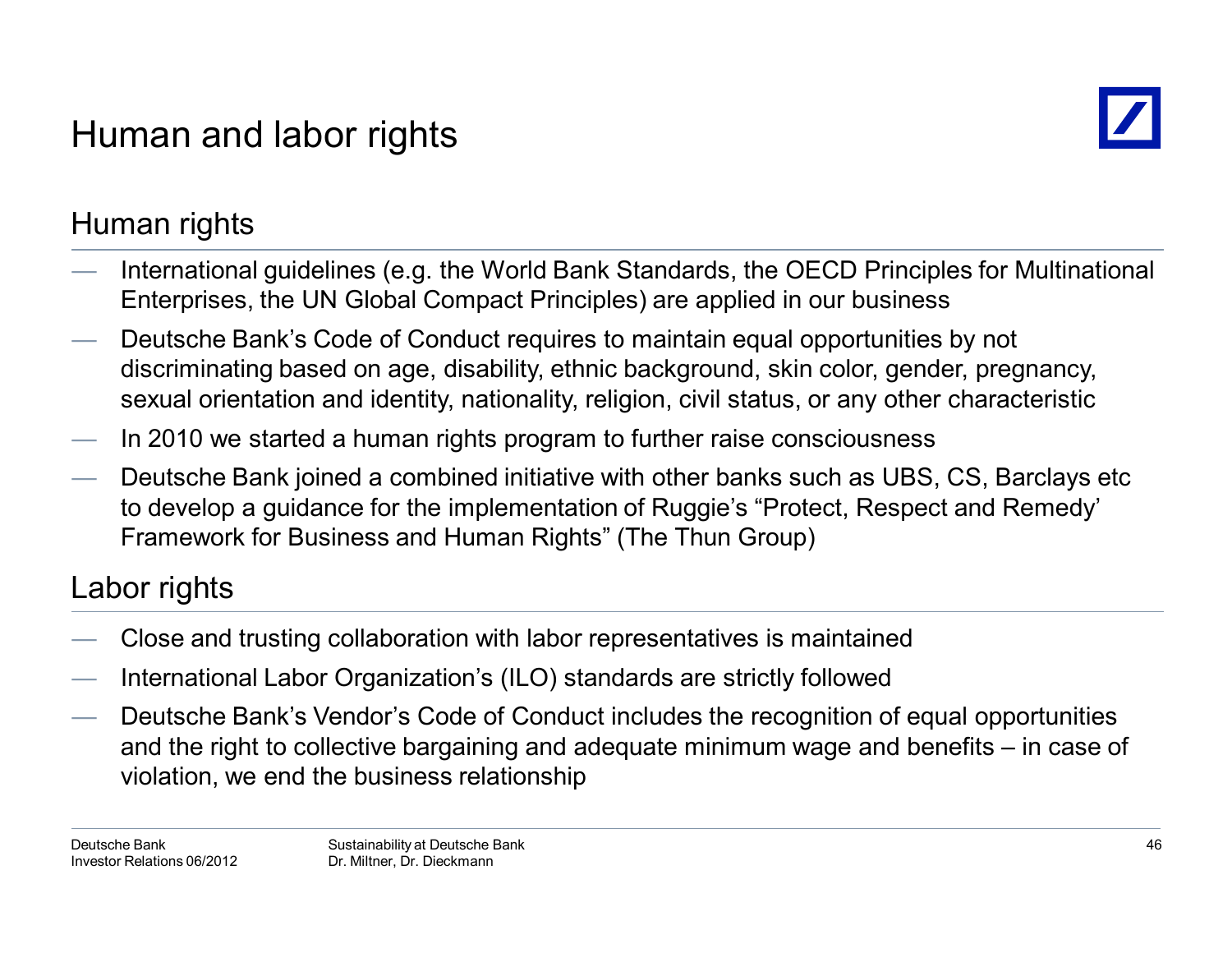# Deutsche is listed in most important ESG/SRI indices



| Indices                                           |                                                                 | <b>Listed since</b>                         |  | <b>Indices</b> |                                             | Listed since |
|---------------------------------------------------|-----------------------------------------------------------------|---------------------------------------------|--|----------------|---------------------------------------------|--------------|
| <b>SUSTAINALYTICS</b>                             | <b>Sustainalytics</b>                                           |                                             |  |                | <b>ECPI</b>                                 |              |
|                                                   | <b>Stoxx ESG Leaders</b>                                        | 2001                                        |  |                | <b>ECPI</b>                                 | 2002         |
|                                                   |                                                                 |                                             |  |                | <b>ECPI Ethical Index</b>                   | 2006         |
|                                                   | <b>SAM</b>                                                      |                                             |  |                |                                             |              |
| <b>Dow Jones</b><br><b>Sustainability Indexes</b> | <b>DJSI World</b><br><b>DJSI STOXX</b><br><b>DJSI</b> Europe    | 1999 - 2011<br>$2006 - 2009$<br>2010 - 2011 |  |                | <b>FTSE</b>                                 |              |
| <b>DAX</b> dobal<br><b>Internationale Indizes</b> | <b>Bank Sarasin</b>                                             |                                             |  | FTSE4Good      | FTSE4GOOD<br>Europe Index (EUR)             | 2001         |
|                                                   | DAXglobal<br>Sarasin Sustainability<br><b>Germany Index EUR</b> | 2007                                        |  |                | FTSE4GOOD<br>Global Index (USD)             | 2008         |
|                                                   | <b>Vigeo</b>                                                    | 2001                                        |  |                | FTSE 100 Short Index                        | 2008         |
| SPİ                                               | <b>ASPI index</b>                                               |                                             |  |                | <b>CDP</b>                                  |              |
|                                                   |                                                                 |                                             |  | <b>ENDS</b>    | <b>CDP</b><br><b>Carbon Strategy Europe</b> | 2010         |
| <b>NASDAQ OMX</b>                                 | <b>CRD Analytics</b>                                            |                                             |  |                | <b>Carbon Disclosure</b>                    | 2010         |
|                                                   | NASDAQ OMX CRD<br>Global Sustainability 50<br>Index             | 2009                                        |  |                | Leadership Index<br>(Germany)               |              |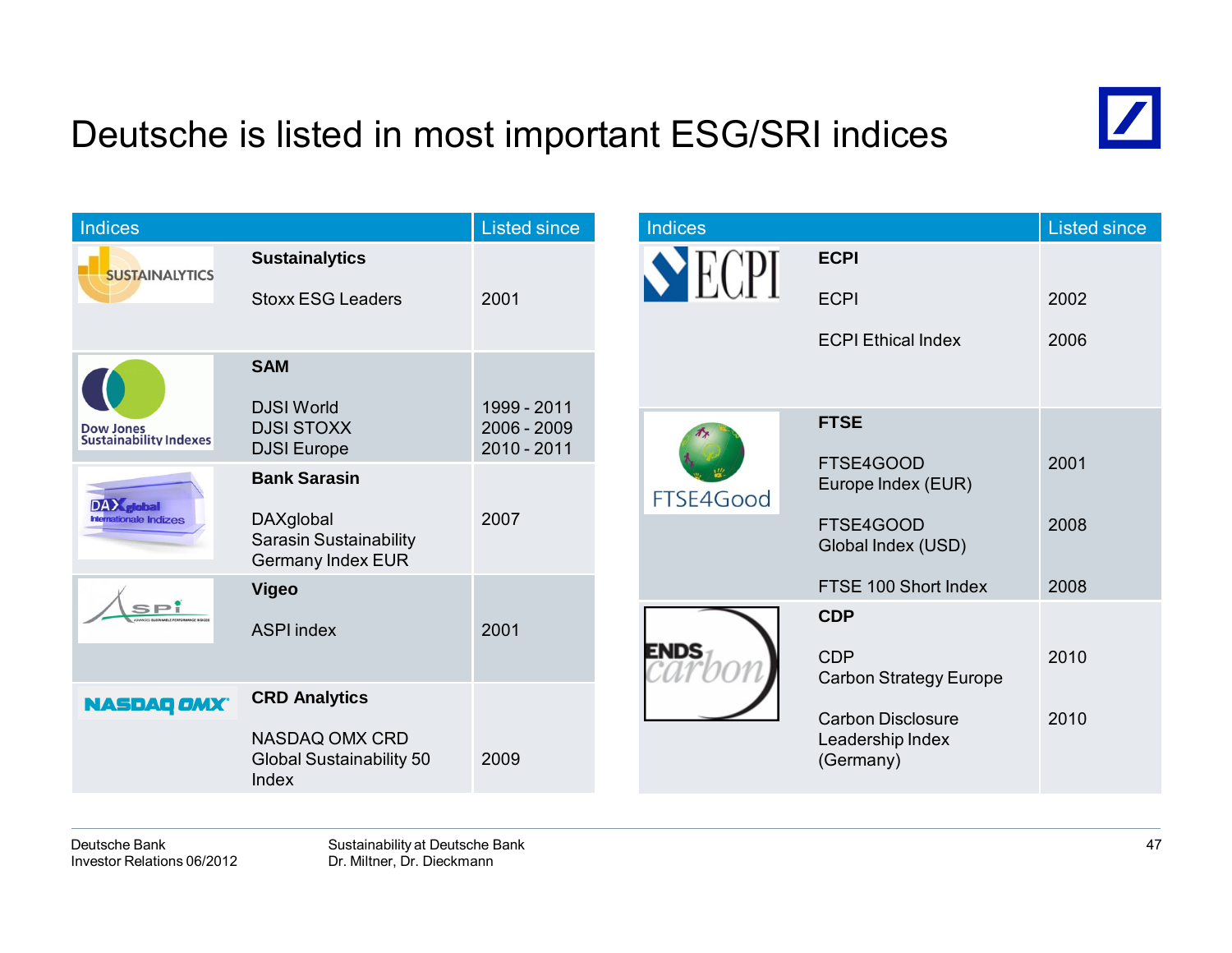# Microcredits – from philanthropy to the business case



Via Deutsche Bank approximately USD 215 m have been channeled to more than 119 microfinance institutions in more than 50 countries in the past fifteen years. Result: aggregate loan volume of USD 1.25 bn has been granted to 2.76 m borrowers so far.

#### **DB Microcredit Development Fund (DBMDF)**

 Since 1997 investment of USD 7.9 m in loans to 60 microfinance institutions in 33 countries

#### **Global Commercial Microfinance Consortium**

 Aggregate lending of USD 89m; closed in 2005; 41 MFIs in 24 countries

#### **db Microfinance-Invest No. 1**

- Debt securities of Euro 60 m, issued in 2007 with EUR 38 m secured by Deutsche Bank's private clients, EUR 18 m by Kreditanstalt für Wiederaufbau and EUR 4 m by Deutsche Bank
- Money was used by 20 microfinance institutions to grant at least 100,000 micro loans in 15 emerging and developing countries

#### **FINCA Microfinance Fund BV**

 Subordinated debt of USD 21.2 m, closed in 2009, raised for 7 affiliates of FINCA International, a microfinance network

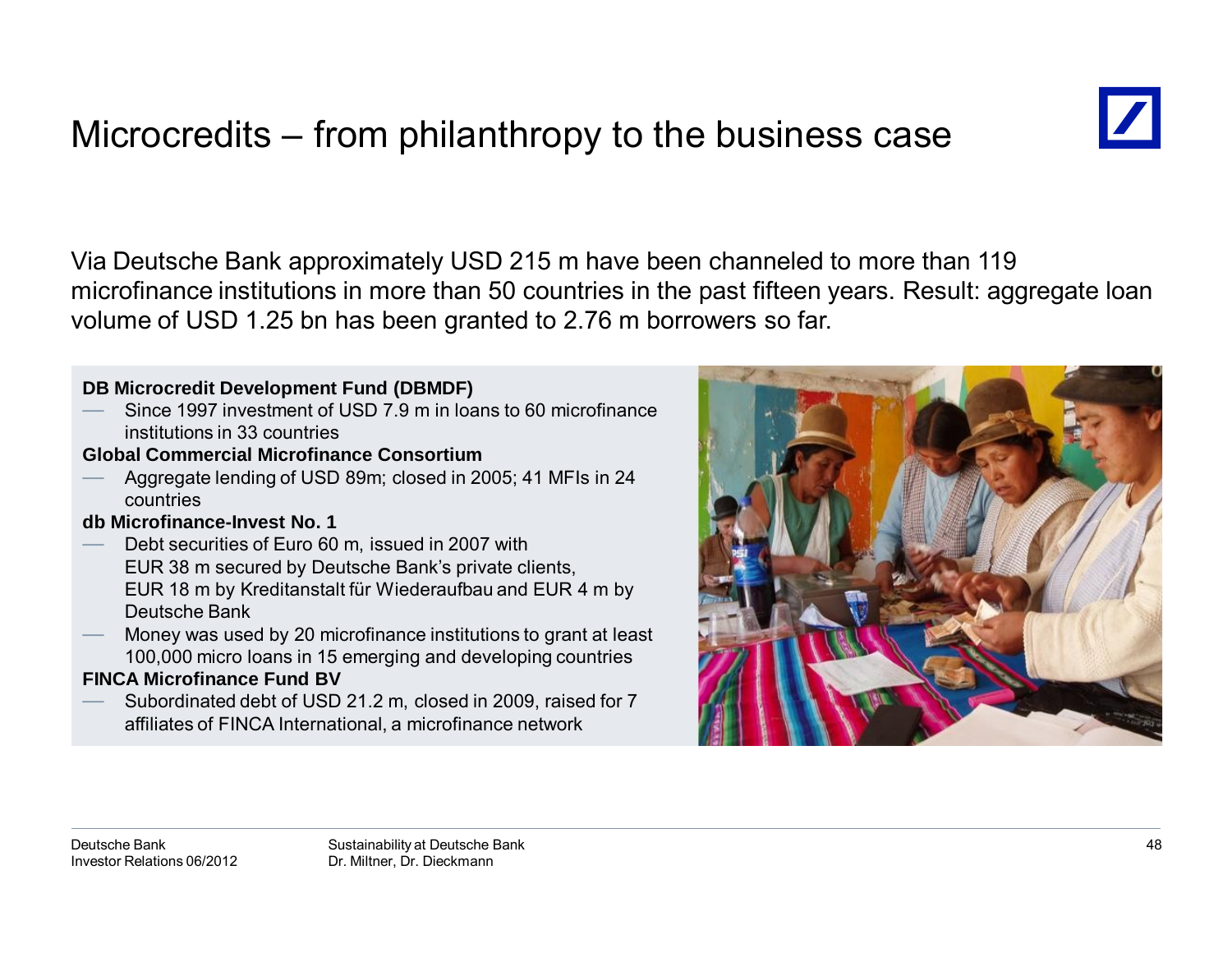# Global social responsibility investments



With a total investment of over 83 million  $\epsilon$  in 2011, Deutsche Bank and its foundations were among the world's most active corporate citizens.

(1) EUR 83.1 m

### Investments by area of activity

EUR 83.1 m in total

### 3929275CSR investments 2009 2010 2011%Social InvestmentsEmployee Engagement **Education** Art & Music

Total investments EUR 81.1 m EUR 98.1 m

### Regional split of investments

### EUR 83.1 m in total



(1) Due to increased support for Education & Science and outstanding commitment to disaster relief efforts